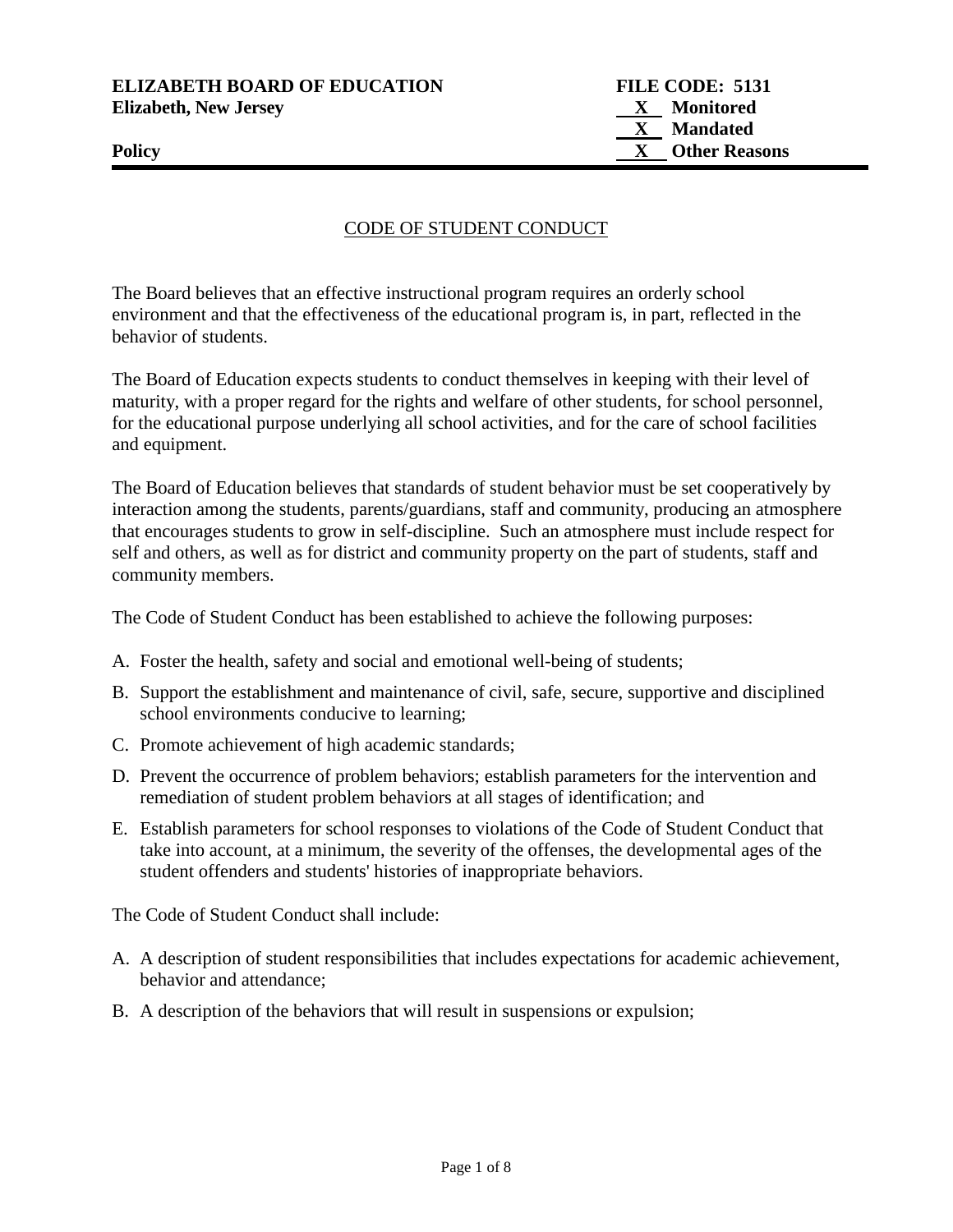- C. A description of students' right to:
	- 1. Advance notice of behaviors that will result in suspensions and expulsions;
	- 2. Education that supports students' development into productive citizens;
	- 3. Attendance in safe and secure school environments;
	- 4. Attendance at school irrespective of students' marriage, pregnancy or parenthood;
	- 5. Due process and appeal procedures;
	- 6. Parent notification consistent with the policies and procedures;
	- 7. Student protections pertaining to federal and state laws.
- D. A description of comprehensive behavioral supports that promote positive student development and the students' abilities to fulfill the behavioral expectations established by the Board, including:
	- 1. Positive reinforcement for good conduct and academic success;
	- 2. Supportive interventions and referral services;
	- 3. Remediation of problem behaviors that take into account the nature of the behaviors, the developmental ages of the students and the student's histories of problem behaviors and performance; and
	- 4. For students with disabilities, the behavior interventions and supports as determined and provided as required by special education administrative code;
- E. A description of school responses to violations of the behavioral expectations established by the Board that, at a minimum are graded according to the severity of the offenses, consider the developmental ages of the student offenders and students' histories of inappropriate behaviors that :
	- 1. Include a continuum of actions designed to remediate and, where necessary or required by law, to impose sanctions;
	- 2. Be consistent with other responses as established in the various codes;
	- 3. Provide for the equitable application of the Code of Student Conduct without regard to race, color, religion, ancestry, national origin, gender, sexual orientation, gender identity and expression, or a mental, physical or sensory disability or by any other distinguishing characteristic;
	- 4. Be consistent with the provision of state statute and administrative code regarding corporal punishment of students;
	- 5. A policy and procedures regarding the attendance of students;
	- 6. A policy and procedures regarding intimidation, harassment and bullying in accordance to state statute and administrative code; and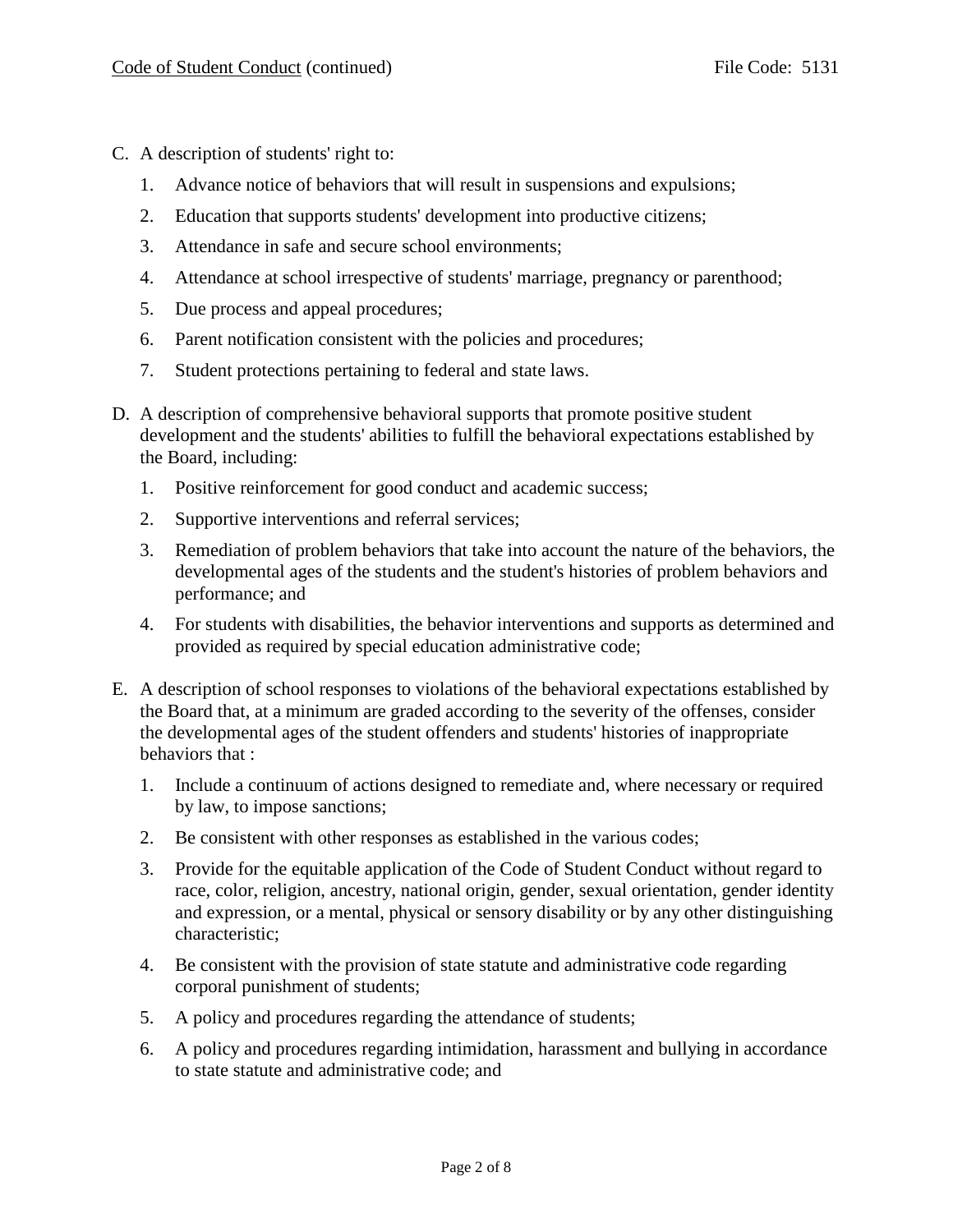- 7. A current list of community–based health and social service provider agencies available to support a student and the student's family, as appropriate, and a list of legal resources available to service the community.
- F. The due process procedures and policies for students and their families to include the provision as set forth in state statute and administrative code.

The Chief School Administrator has the right and authority to impose a consequence on a student for conduct away from school grounds pursuant to N.J.A.C. 6A:16-7.1 and N.J.A.C. 6A:16-7.6. This authority shall be exercised only when it is reasonably necessary for the student's physical or emotional safety, security and well-being or for reasons relating to the safety, security and wellbeing of other students, staff or school grounds, pursuant to N.J.S.A. 18A:25-2 and 18A:37-2 or when the conduct which is the subject of the proposed consequence materially and substantially interferes with the requirements of appropriate discipline in the operation of the school. The Board shall direct development of detailed regulations suited to the age level of the students and the physical facilities of the individual schools.

Board policy requires each student of this district to adhere to the rules and regulations established by the administration and to submit to such disciplinary measures as are appropriately assigned for infraction of those rules.

The Chief School Administrator shall provide to students and their parents/guardians the rules of this district regarding student conduct and the sanctions that may be imposed for breach of those rules. Provisions shall be made for informing parents/guardians whose primary language is other than English.

The standards and procedures to implement this policy shall provide appropriate recognition for students who consistently maintain high standards of self-discipline and good citizenship and ensure the Code of Student Conduct is based on locally determined and accepted core values and is board approved.

The regulations shall:

- A. Require students to conform to reasonable standards of socially acceptable behavior; respect the person, property and rights of others; obey constituted authority and respond to those who hold that authority;
- B. Establish the degree of order necessary to the educational program in which students are engaged.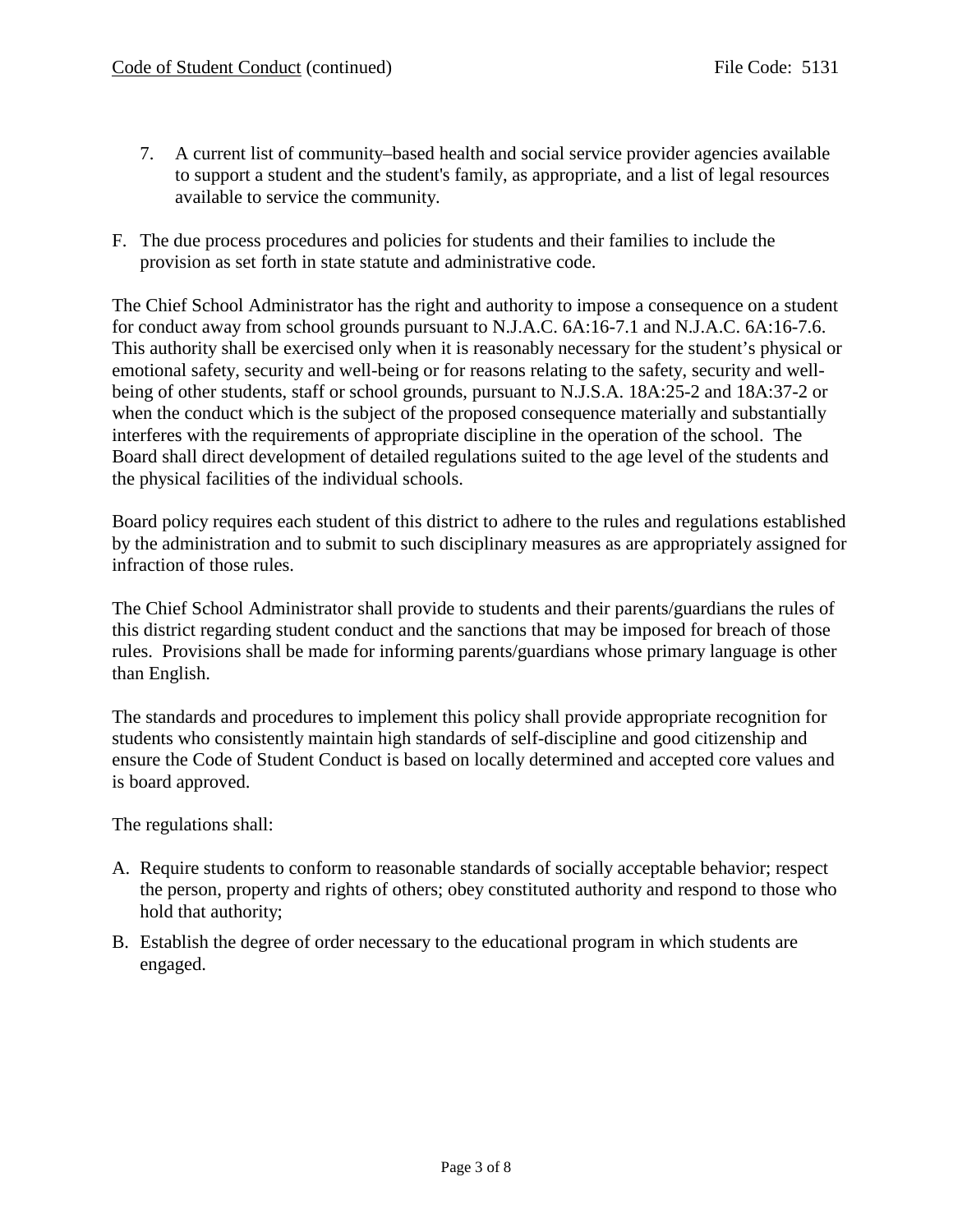This policy shall be reviewed annually and updated. This process shall include:

- A. Parent, student and community involvement which represents, where possible, the composition of the schools and community, in accordance with N.J.A.C. 6A:16-7.1;
- B. Consideration of the findings of the annual reports of student conduct, suspensions and expulsions; and incidences reported under the Student Safety Data System (SSDS).

The Chief School Administrator shall annually:

- A. Disseminate the Code of Student Conduct to all staff, students and parents;
- B. Report on the implementation of the Code of Student Conduct to the board of education at a public meeting in accordance with N.J.A.C. 6A:16-7.1(a) 5, i-iv.
- C. Report to the New Jersey Department of Education on student conduct, including all student suspension and expulsion and incidences reported under the Student Safety Data System (SSDS).

Students who display chronic behavioral or academic problems may be referred to the child study team by the Chief School Administrator for an evaluation to determine disability or the need for other services. Such referrals shall be in strict accordance with the due process regulations prescribed by the administrative code. Students so identified shall be provided with appropriate programs and services as prescribed by the child study team.

A student whose presence poses a continuing danger to persons or property, or an ongoing threat of disrupting the academic process, may be suspended in accordance with N.J.A.C. 6A:16-7.1 and N.J.A.C. 6A:16-7.3 or expelled in accordance with N.J.A.C. 6A:16-7.5, following due process. However, one incident alone is not sufficient cause for an expulsion.

Any student who commits an assault (as defined by N.J.S.A. 2C:12-1) upon a Board member, teacher, administrator or other employee of the board of education shall be suspended from school immediately according to procedural due process, and suspension in accordance with N.J.A.C. 6A:16-7.1 and N.J.A.C. 6A:16-7.3 or expulsion in accordance with N.J.A.C. 6A:16-7.5. However, one incident alone is not sufficient cause for an expulsion. Proceedings shall begin no later than 30 calendar days from the date of the student's suspension.

#### Substance Abuse

In accordance with statute and code, penalties shall be assigned for use, possession and distribution of proscribed substances and drug paraphernalia. The penalties shall be graded according to the severity of the offense in accordance with Policy File Code No. 5131.6 Drug, Alcohol and Tobacco.

Infractions shall be reported to the local law enforcement agency in accordance with the district's memorandum of agreement. Confidentiality shall be protected in accordance with federal and state law.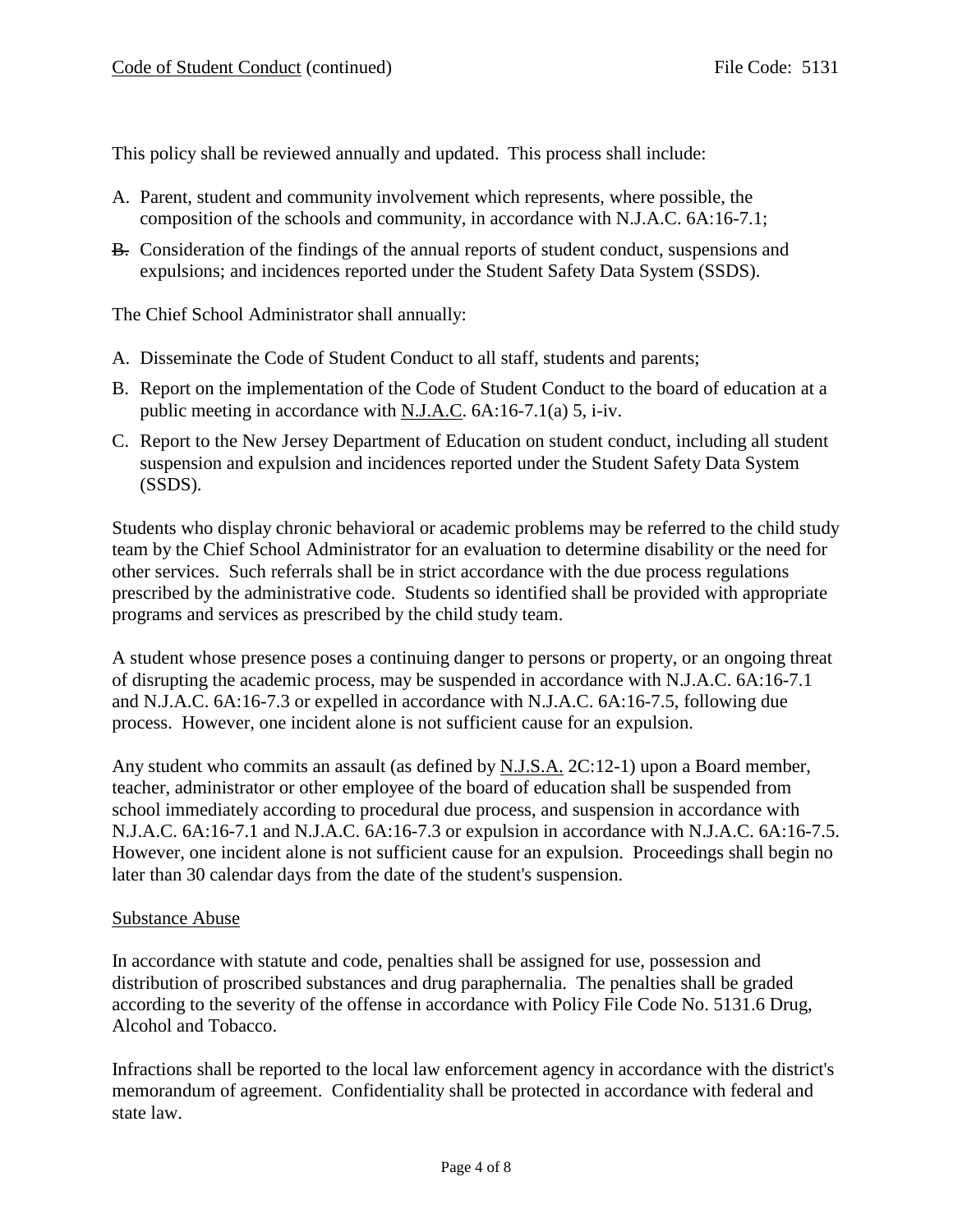# Weapons Offenses

Any student who is convicted or adjudicated delinquent for possession of a firearm or a crime while armed with a firearm or found knowingly in possession of a firearm on any school property or on a school bus or at a school-sponsored function shall be immediately removed from the school's regular education program for a period of not less than one calendar year. The Chief School Administrator may modify this suspension on a case-by-case basis. Each student so removed shall be placed in an alternative education program or on home instruction pending alternative education program placement and shall be entitled to a hearing before the board. The hearing shall take place no later than 30 days following the day the student is removed from the regular education program and shall be closed to the public.

The principal shall be responsible for the removal of such students and shall immediately report them to the Chief School Administrator. The principal shall also notify the appropriate law enforcement agency of a possible violation of the New Jersey Code of Criminal Justice.

The Chief School Administrator shall determine at the end of the year whether the student is prepared to return to the regular education program, in accordance with N.J.A.C. 6A:16-5.5(i).

Teaching staff members and other employees of this board having authority over students shall take such lawful means as may be necessary to control the disorderly conduct of students in all situations and in all places where such students are within the jurisdiction of this board.

#### Harassment, Intimidation or Bullying

The Board of Education expects all students to treat each other with civility and respect, and will not tolerate acts of harassment, intimidation or bullying. Like other disruptive or violent behaviors, this conduct interferes with a student's ability to learn and a school's ability to educate its students in a safe environment.

The Board prohibits acts of harassment, intimidation or bullying against any student in accordance with board policy File Code No. 5131.1 Harassment, Intimidation and Bullying, and law.

"Harassment, intimidation or bullying" is defined as any gesture, any written, verbal or physical act, or any electronic communication, whether it be a single incident or a series of incidents, that is reasonably perceived as being motivated either by any actual or perceived characteristic, such as race, color, religion, gender, a mental, physical or sensory disability, sexual orientation, gender identity or expression, national origin or ancestry, or by any other distinguishing characteristic, that takes place on school property, at any school-sponsored function or on a school bus, or off school grounds in accordance with law and that:

A. Substantially disrupts or interferes with the orderly operation of the school or the rights of other students;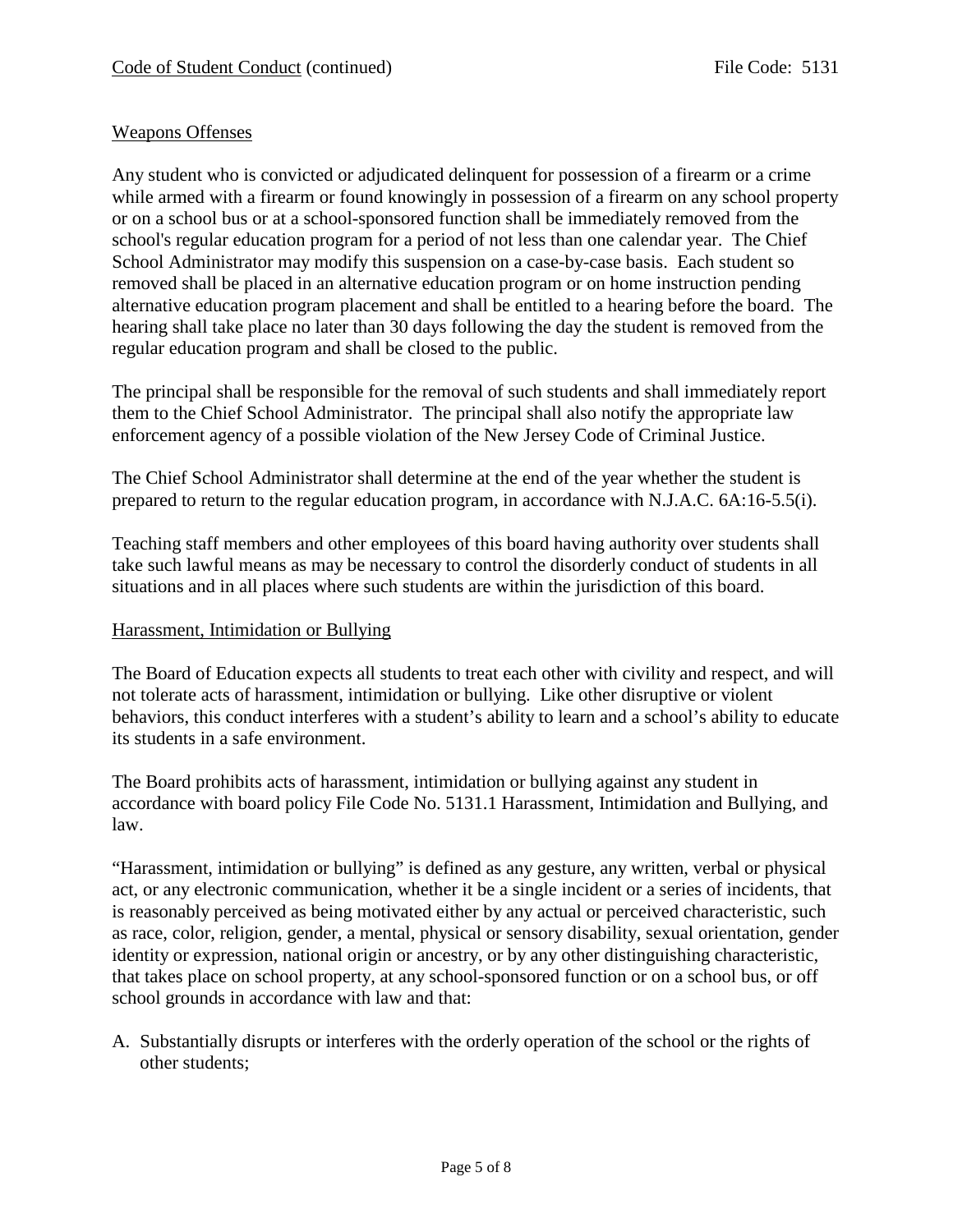- B. A reasonable person should know, under the circumstances, will have the effect of physically or mentally harming a student or damaging the student's property, or placing a student in reasonable fear of physical or mental harm to his/her person or damage to his/her property;
- C. Has the effect of insulting or demeaning any student or group of students; or
- D. Creates a hostile educational environment by interfering with the student's education or by severely or pervasively causing physical or emotional harm to the student.

"Electronic communication" means a communication that is transmitted by means of an electronic device, including, but not limited to a telephone, cellular phone, computer, or pager that takes place on school property, at any school-sponsored function or on a school bus.

Classified students are subject to the same disciplinary procedures as nondisabled students and may be disciplined in accordance with the IEP. However, before disciplining a classified student, it must be determined that:

- A. The student's behavior is not primarily caused by his/her educational disability;
- B. The program that is being provided meets the student's needs.

Staff shall comply with State and federal law and the regulations of the New Jersey administrative code in dealing with discipline and/or suspension of all students with disabilities.

The Chief School Administrator shall ensure that the rules for this policy are applied consistently with N.J.A.C. 6A:16-7 and all applicable laws and regulations and that all disciplinary sanctions are carried out with necessary due process.

This and all related policies shall be reviewed on a regular basis.

| Date:                  | November 13, 1986    |
|------------------------|----------------------|
| <b>Revised:</b>        | September 18, 2003   |
| <b>Revised:</b>        | October 6, 2008      |
| <b>Revised:</b>        | June 25, 2009        |
| <b>First Reading:</b>  | June 11, 2009        |
| <b>Second Reading:</b> | June 25, 2009        |
| <b>Revised:</b>        | June 24, 2010        |
| <b>First Reading:</b>  | June 10, 2010        |
| <b>Second Reading:</b> | June 24, 2010        |
| <b>Revised:</b>        | <b>June 30, 2011</b> |
| <b>First Reading:</b>  | June 9, 2011         |
| <b>Second Reading:</b> | June 30, 2011        |
| <b>Revised:</b>        | May 10, 2018         |
| <b>First Reading:</b>  | April 19, 2018       |
| <b>Second Reading:</b> | May 10, 2018         |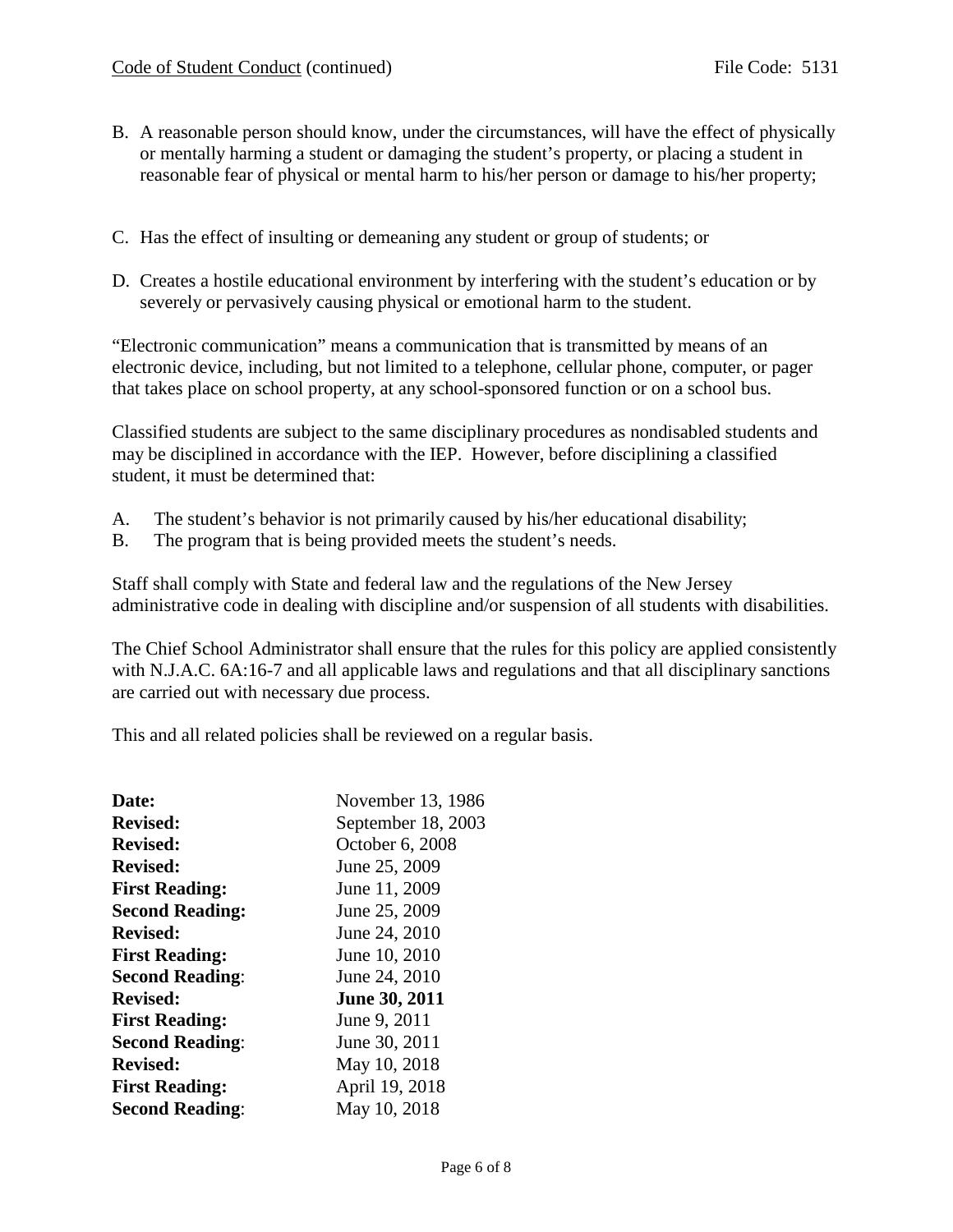Legal References: N.J.S.A. 2A:4A-60 et al. Disclosure of juvenile information; penalties for disclosure N.J.S.A. 2C:12-1 Definition of assault N.J.S.A. 2C:33-19 Paging devices, possession by students N.J.S.A. 2C:39-5 Unlawful possession of weapons<br>N.J.S.A. 18A:6-1 Corporal punishment of students Corporal punishment of students N.J.S.A. 18A:11-1 General mandatory powers and duties N.J.S.A. 18A:25-2 Authority over students N.J.S.A. 18A:36-19a Newly enrolled students; records and identification N.J.S.A. 18A:37-1 et seq. Discipline of Students See particularly: N.J.S.A. 18A:37-15 N.J.S.A. 18A:40A-1 et seq. Substance Abuse N.J.A.C. 6A:14-2.8 Discipline/suspension/expulsions N.J.A.C. 6A:16-1.1et seq. Programs to Support Student Development See particularly: N.J.A.C. 6A:16-1.4,-2.4-4.1, -5.1, -6.1, -6.2, -7.1 through -7.6 N.J.A.C. 6:32-12.1 Reporting requirements N.J.A.C. 6:32-12.2 School-level planning

> P.L. 2007, c.129, amends N.J.S.A. 18A:37-15 and includes electronic communication in the definition of public school "harassment, intimidation or bullying"

> 20 U.S.C.A. 1415(k) Individual with Disabilities Education Act Amendments of 1997

Bethel School District No. 403, v. Fraser, 478 U.S. 675 (1986)

Hazelwood v. Kuhlmeier 484 U.S. 260 (1988)

Honig v. Doe, 484 U.S. 305 (1988)

See also Commissioners' Decisions indexed under "Students – Punishment of" in Index to N.J. School Law Decisions

No Child Left Behind Act of 2001, Pub. L. 107-110, 20 U.S.C.A. 6301 et seq.

L.W. v. Toms River Regional Schools Board of Education, N.J., No. A-111-05 (Feb. 22, 2007), 2007 N.J. LEXIS 184. The New Jersey Supreme Court ruled that a school district may be held liable under the New Jersey Law Against Discrimination (LAD), N.J.A.S. 10:5-1 to -49, when students harass another student because of his perceived sexual orientation. A district school will be liable for such harassment if it knew or should have known of the harassment but failed to take reasonable remedial actions. The matter was remanded to the Director of the Division of Civil Rights.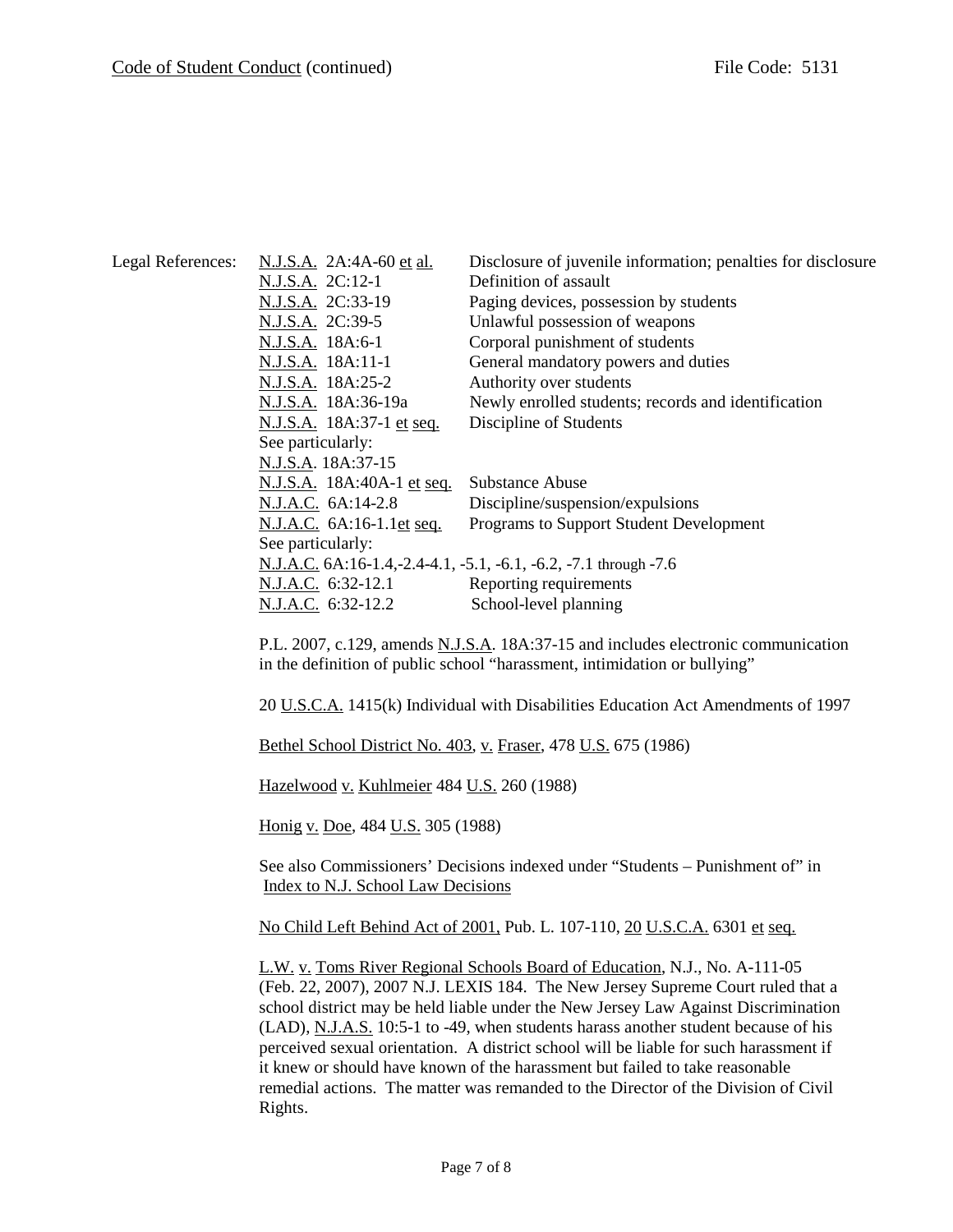### A Uniform State Memorandum of Agreement Between Education and Law Enforcement Officials (1999 Revisions)

| <b>Cross References:</b> | 1220                       | Ad hoc advisory committees                                     |
|--------------------------|----------------------------|----------------------------------------------------------------|
|                          | 1410                       | Local units                                                    |
|                          | 3541.33                    | <b>Transportation safety</b>                                   |
|                          | 4131/4131.1<br>4231/4231.1 | Staff development; in-service education/visitation conferences |
|                          | 4119.22/4219.22            | <b>Conduct and Dress</b>                                       |
|                          | 5000/5010                  | Concepts and roles in student personnel                        |
|                          | 5020                       | Role of parents/guardians                                      |
|                          | 5113                       | Absences and excuses                                           |
|                          | 5114                       | Suspension and expulsion                                       |
|                          | 5124                       | Reporting to parents/guardians                                 |
|                          | 5127                       | Commencement activities                                        |
|                          | 5131.5                     | Vandalism/violence                                             |
|                          | 5131.6                     | Drugs, alcohol, tobacco (substance abuse)                      |
|                          | 5131.7                     | Weapons and dangerous instruments                              |
|                          | 5132                       | Dress and grooming                                             |
|                          | 5145.4                     | Equal educational opportunity                                  |
|                          | 5145.6                     | Student grievance procedure                                    |
|                          | 5145.11                    | Questioning and apprehension                                   |
|                          | 5145.12                    | Search and seizure                                             |
|                          | 6145                       | Extracurricular activities                                     |
|                          | 6171.4                     | Special education                                              |
|                          | 6172                       | Alternative educational programs                               |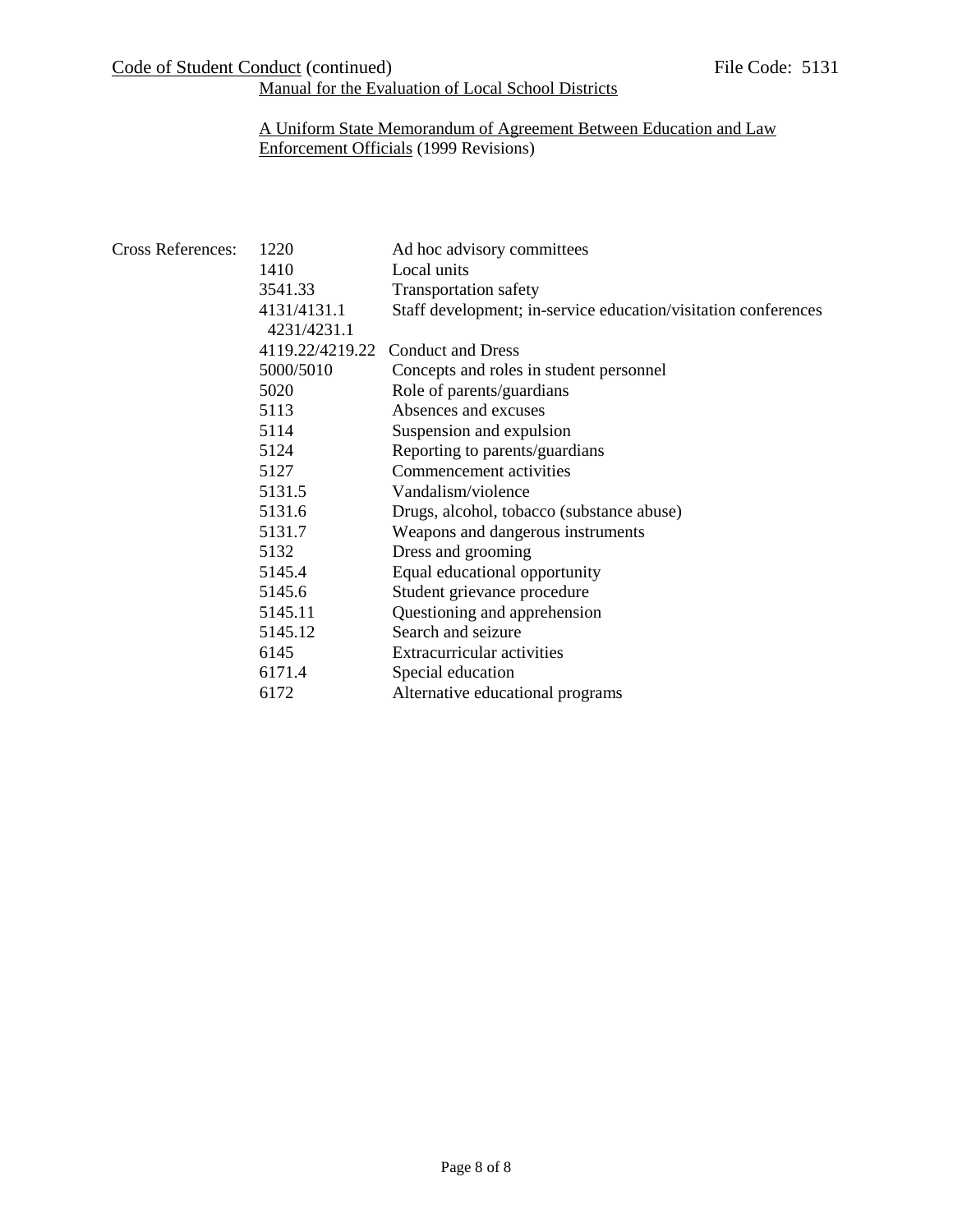# **Regulation**

# CODE OF STUDENT CONDUCT

The Code of' Student Conduct applies to all students and takes into account the nature of the behaviors, the developmental ages of the students, and their histories of problem behaviors and performance. Modifications must be considered for students enrolled in the Early Childhood programs. The Code of Student Conduct applies any time a student is on school property, riding in a school owned or operated vehicle, at school-sponsored events on or off school grounds, and at any time the student is under school jurisdiction.

#### Academic Achievement

The district's mission is to ensure that the students are provided with excellent educational experiences and services to inspire them to think, to learn, to achieve and to care. With this mission in mind, each student is awarded an opportunity to maximize his/her academic and behavioral growth, and potential. It is through the structure of the Code of Student Conduct that the district's students have the right to be educated in a safe, orderly, and secure environment.

#### Student Conduct

Student misconduct is classified within levels of violations as indicated in the attached Student Conduct Rubric. The definitions of misconduct are not all-inclusive, but are representative and illustrative. School district staff must use intervention strategies and positive behavioral supports in anticipation that such strategies and behavioral supports will provide for a safe, orderly, secure, and healthy school environment.

Serious and/or unlawful misconduct or infractions of the Code of Student Conduct should be referred directly to the building administrator. At the option of the building administrator, a student accused of any violation of the Code of Student Conduct may be referred to a school guidance counselor, social worker, other appropriately trained school staff, or in the case of a student with disabilities, the student's child study team (CST) case manager or other member of the CST, in conjunction with, or in lieu of, other disciplinary procedures.

#### Behavioral Supports That Promote Positive Student Development

Discipline problems, whether persistent or intermittent, diverts valuable personnel resources from instruction and disrupts student learning. Explicit teaching, consistent application and recognition of school rules and behavioral expectations by staff school-wide provide a key foundational support for students. The lack of immediate, positive interventions, which can be provided individually or in small groups, may result in the escalation of student discipline problems, an increase in referrals to special education, and a decrease in overall academic achievement environment of the school.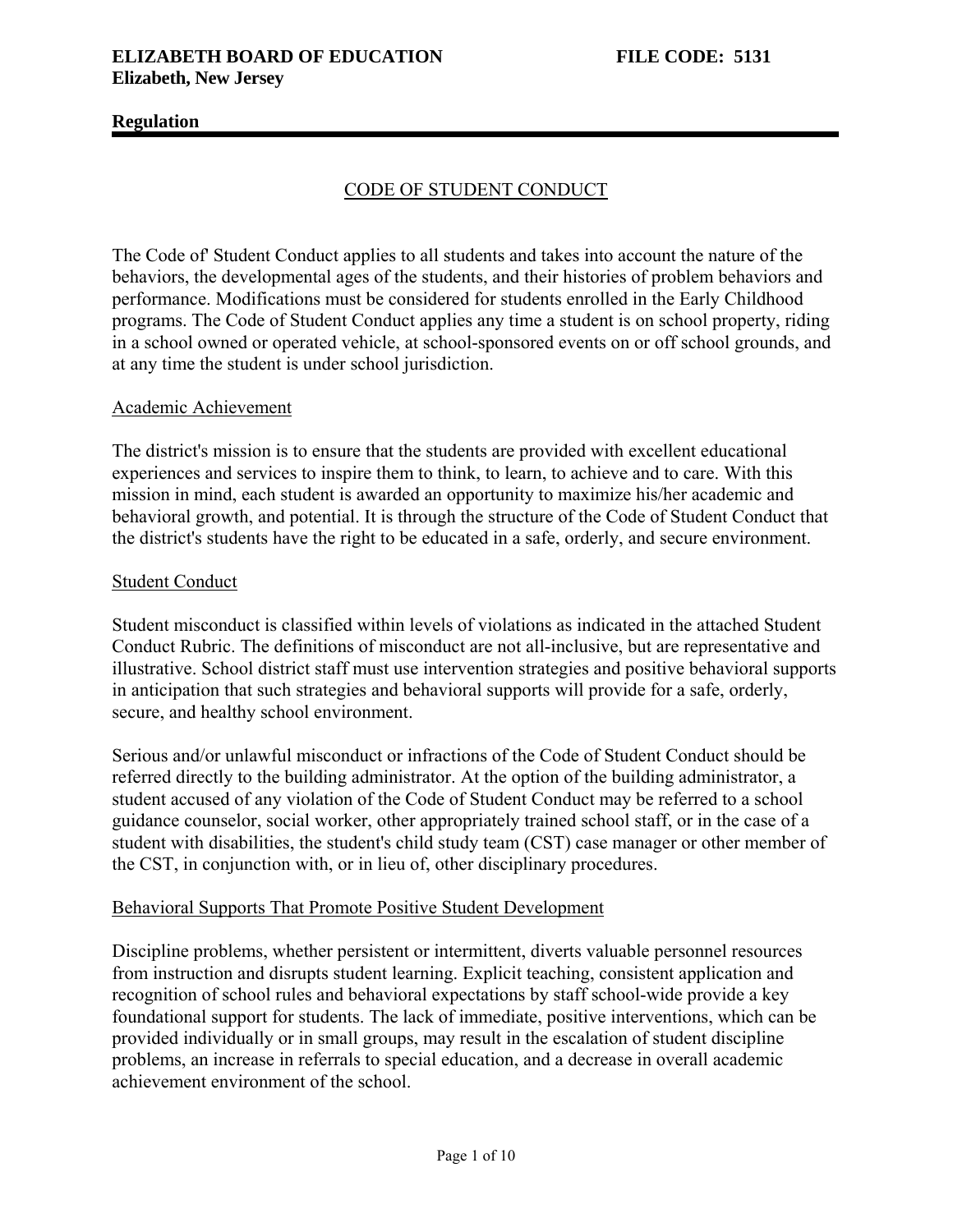A data driven, tiered system of positive behavioral supports can address these challenges and be designed to result in the following outcomes:

- A. Improvements in overall building climate;
- B. Reduction in office discipline referrals and suspensions for all students;
- C. Reduction in the number of students who receive repeated office discipline referrals;
- D. Reduction in the number of students referred for special education services; and
- E. Increase in the number of students with disabilities and challenging behaviors who are successful in general education settings.

Each school's positive behavioral supports should include:

- A. A posted behavioral expectations chart developed and agreed upon by the staff in the building;
- B. A documented system for teaching behavioral expectations to students on an annual basis;
- C. A documented recognition system for students that can be articulated by students and staff;
- D. A documented system for dealing with and reporting specific behavioral violations;
- F. An agreed upon identification of what problems are office-managed and what problems are classroom-managed;
- G. A discipline referral form that includes the following information student/grade; time; referring staff; problem behavior; location; person involved; probable motivation; and administrative decision;
- H. A system for collecting and summarizing discipline data;
- I. A system for reporting discipline data to the entire staff at least three time a year; and a system for utilizing discipline data for the purposes of making decisions regarding the design, implementation and revision of school-wide effective behavior supports;
- J. A school improvement plan that includes behavior support systems as one of the top three priorities;
- K. A system that identifies specific activities to enhance behavior supports within the school that are evaluated on at least an annual basis using a variety of data sources, including discipline, and data;
- L. A school budget allocation line to support building and maintaining positive behavior support systems within the school.

# Student Due Process Rights

Students are entitled to their due process rights when their infractions of the Code of Student Conduct results in a short or long tern suspension. Their due process rights include:

A. Provision of the Code of Student Conduct,

B. Identification of the specific allegations as to what they did as a breech of the Code of Student Conduct,

- C. Specific facts on which the allegations are based,
- D. Specific provision of the Code being violated,
- E. The right to a hearing,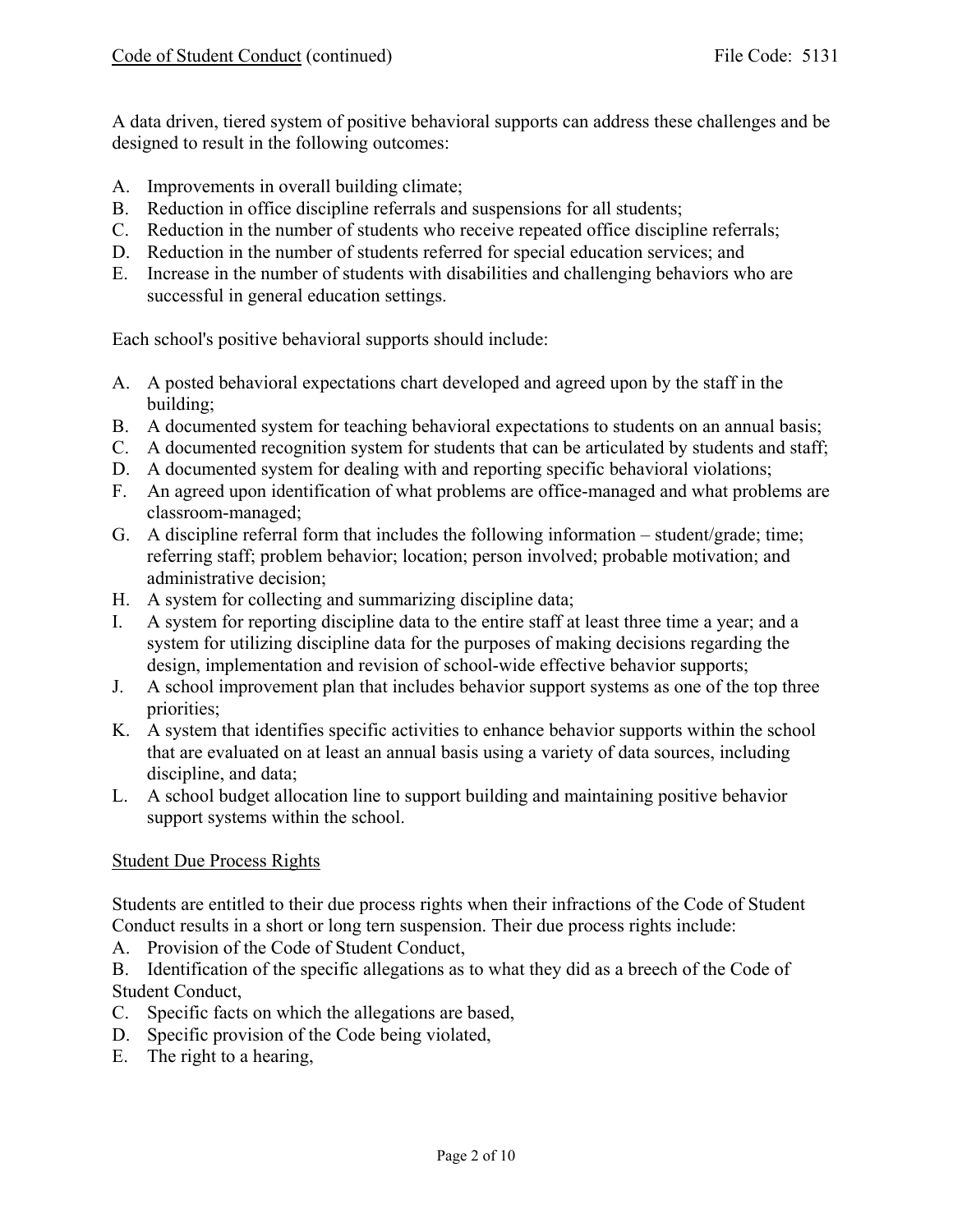- F. The right to an appeal process,
- G. The provision of a list of available support services:
- H. The specific terms of their suspension,
- I, Notification to their parents regarding the student's due process rights,
- J. The provision of a list of community health and social service providers, and
- K. Identification of the alterative academic instruction if the student is suspended longer than four (4) days.

# Short Term Suspensions

The following guidance is provided regarding short tern suspensions. Short term suspensions are defined as suspensions of ten (10) days or less (however educational services must be provided on the fifth day of suspension, if the suspension is greater than five days). Unless the suspension is of such seriousness that the potential outcome is expulsion, administrators are advised to cap suspensions at four (4) days.

If the student is a general education student and is suspended for more than four days they must be provided with an alternative academic instruction. The school is responsible for developing an Individualized Program Plan (IPP) outlining the details of the alternative instruction for the student, which is implemented on the fifth day of the suspension. The IPP requires a minimum of ten (10) hours of educational services in addition to ten (10) hours of project-based instruction. It is the responsibility of the school to administer the IPP to ensure minimal impact on the education of the student.

Students with disabilities suspended for more than four days must receive home instruction on the fifth day of suspension. When a student with disabilities is suspended for more than four days the student's CST case manager must be notified immediately to ensure that a home instruction IEP is developed, that a manifestation determination meeting is scheduled, and that the student is provided with appropriate due process as indicated in special education code. If the manifestation determination meeting concludes that the misconduct is a result of the student's disability, no further disciplinary action can occur, the student is returned to school, and the record of the student suspension must be removed from the student file.

A. Short Term Suspension Procedures

In each instance of a short term suspension, the due process rights of a student suspended for ten (10) consecutive days or less are assured by providing the following:

1. As soon as practicable, provide oral or written notice of charges to the student. When charges are denied, an explanation of the evidence forming the basis of the charges is also provided.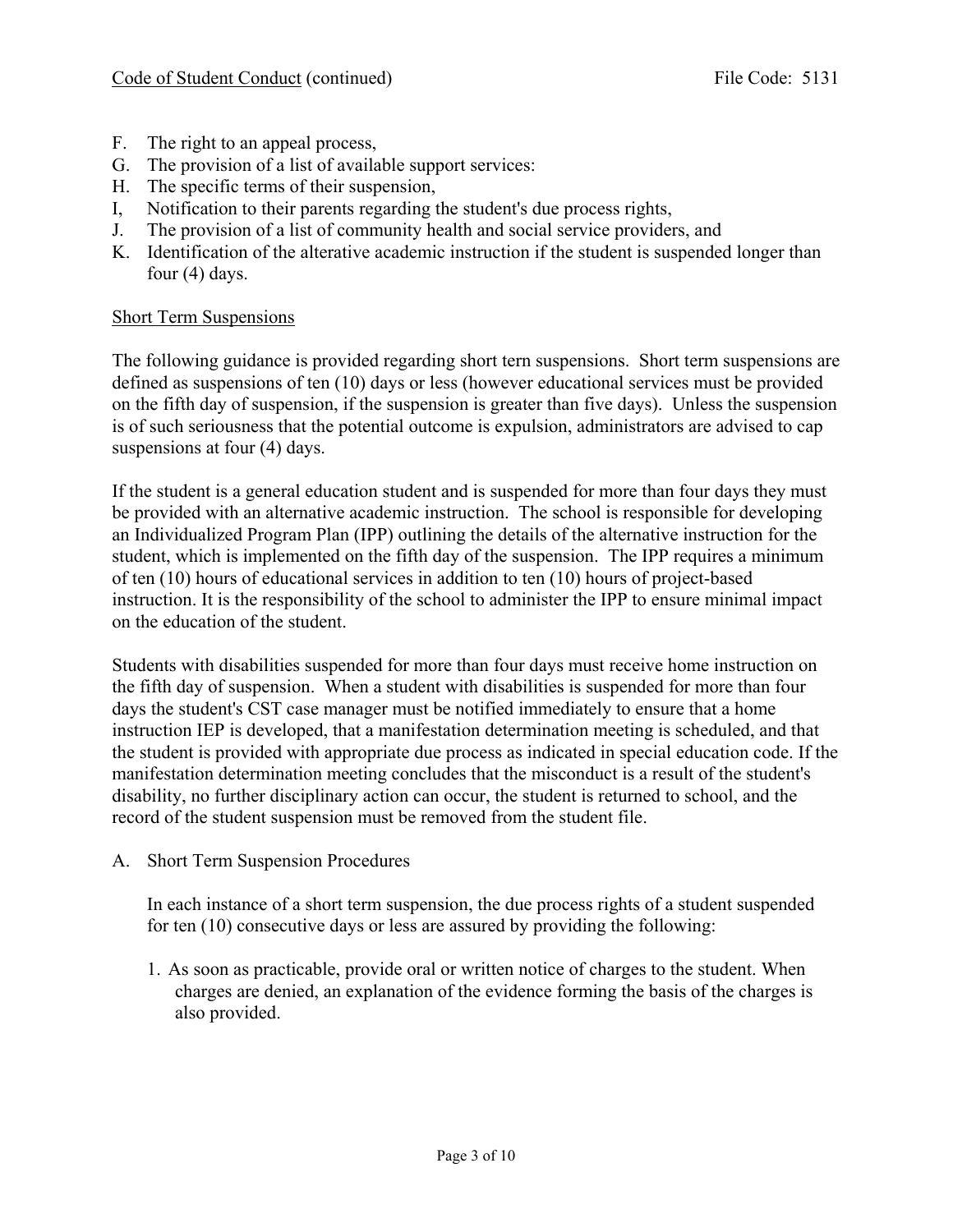- 2. An informal hearing prior to the suspension in which the student is given the opportunity to present his/her version of events regarding his/her actions leading to the short term suspension, and the student and his/her parent/guardian is provided notice of the school's actions.
	- a. The informal hearing is conducted by the building administrator or designee;
	- b. To the extent that the student's presence poses a continuing danger to persons or property, or an ongoing threat of disrupting the educational process, the student may be immediately removed from school or educational program and the informal hearing is held as soon as practical after the suspension;
	- c. The informal hearing should take place even when a school staff member has witnessed the conduct forming the basis of the charge; and
	- d. The informal hearing and the notice given may take place at the same time.
- 3. Oral or written notification to the student's parents of the student's removal from the school or educational program prior to the end of the school day on which the building administrator makes the decision to suspend the student, which must include an explanation of :
	- a. The specific charges;
	- b. The facts on which the charges are based;
	- c. The provision(s) of the Code of Student Conduct the student is accused of violating;
	- d. The student's due process rights which includes in writing Step Nos. 1 and 2 above; and
	- e. The terms and conditions of the suspension.
- 4. Appropriate supervision of the student while waiting for the student's parent to remove the student from school during the school day.
- 5. Academic instruction either in school or out of school that addresses the Core Curriculum Content Standards (which may include a public educational program). The academic instruction must be provided:
	- a. On the fifth day of the suspension;
	- b. For no fewer than ten (10) hours per week of one-on-one instruction by a certified teacher and an additional ten (10) hours of guided learning experiences that may include the use of technology to provide audio and visual connections to the student's classroom;
	- c. Can be delivered through an after-school, including a Saturday program; and
	- d. Must follow the Individualized Program Plan (IPP) as developed by the I&RSS committee.
- 6. The suspending principal must immediately report the suspension to the Superintendent or his/her designee who is required to report it to the Board of Education at its next regular meeting.
- 7. The student may not participate in extracurricular activities, school functions, sports or graduation exercises as disciplinary sanctions, where such measures are designed to maintain the order and integrity of the school environment.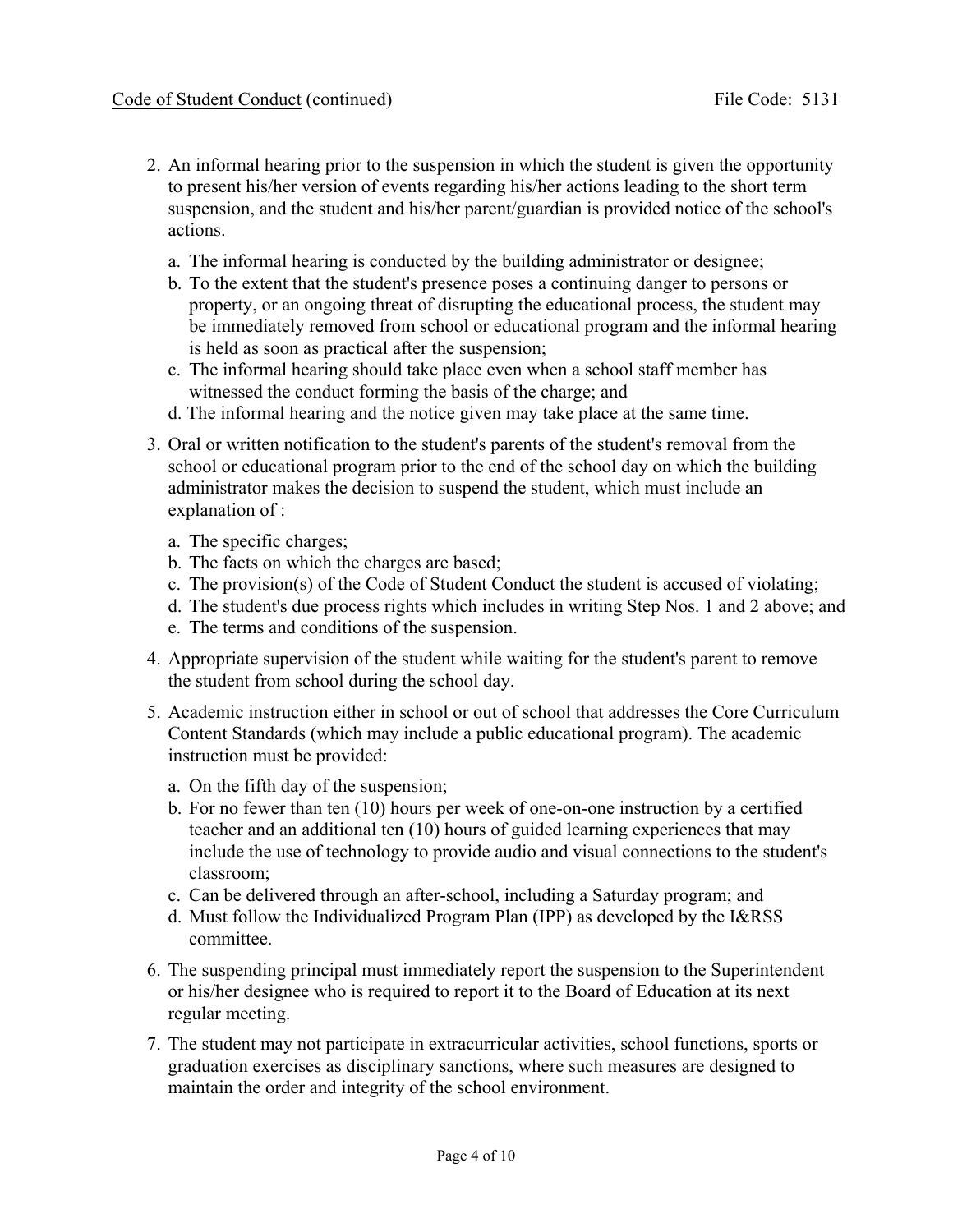8. For a student with a disability, the provisions as indicated above must be followed with the exception that academic instruction will take place as home instruction, with an Individual Educational Program (IEP) that delineates the content of the ten (10) hours of instruction. All procedural protections as indicated in special education code will be maintained and exercised.

# Long Term Suspensions

The following guidance is provided long term suspensions. Long term suspensions are defined as suspensions of ten (10) days or more. Long term suspensions should only be considered if the student's violation of the Code of Student Conduct warrants a potential expulsion hearing. If however, the student is suspended for more than ten (10) consecutive days and the student's breech of the Code of Student Conduct does not warrant a potential expulsion hearing, the due process rights of the student must be maintained, which includes a formal hearing upon the student's return to school. The formal hearing is held at the student's school. The formal hearing is to be scheduled after school hours and adhere to the requirements as indicated below. The regulations written below outline the specifics that must occur at the formal hearing. Educational services for students suspended for more than four days (as indicated above) must be provided in the same manner as previously outlined for general education students and students with disabilities.

### A. Long Term Suspension Procedures

In each instance of a long term suspension, the due process rights of a student suspended for more than ten (10) consecutive days or more are assured by providing the following:

1. Immediate notification to the student of the charges, prior to the student's removal from school.

2. An informal hearing prior to the suspension in which the student is given the opportunity to present his/her version of events regarding the student's actions leading to the long term suspension and the school's actions taken.

- 3. Immediate notification to the student's parents of the student's removal from school.
- 4. Appropriate supervision of the student while waiting for the student's parents to remove the student from school during the school day.
- 5. Written notification to the parents by the building administrator within two (2) school days of the initiation of the suspension. Written notification must state the following:
	- a. The specific charges;
	- b. The facts on which the charges are based;
	- c. The student's due process rights which includes in writing Step Nos. 1 and 2;
	- d. That further engagement by the student in conduct warranting expulsion, will constitute a knowing and voluntary waiver of the student's right to a free public education, in the event that a decision to pursue expulsion is made by the Board; and
	- e. Written acknowledgement of the notification indicated in No. 5 above from the parents and the student subsequent to the removal from the student's educational program.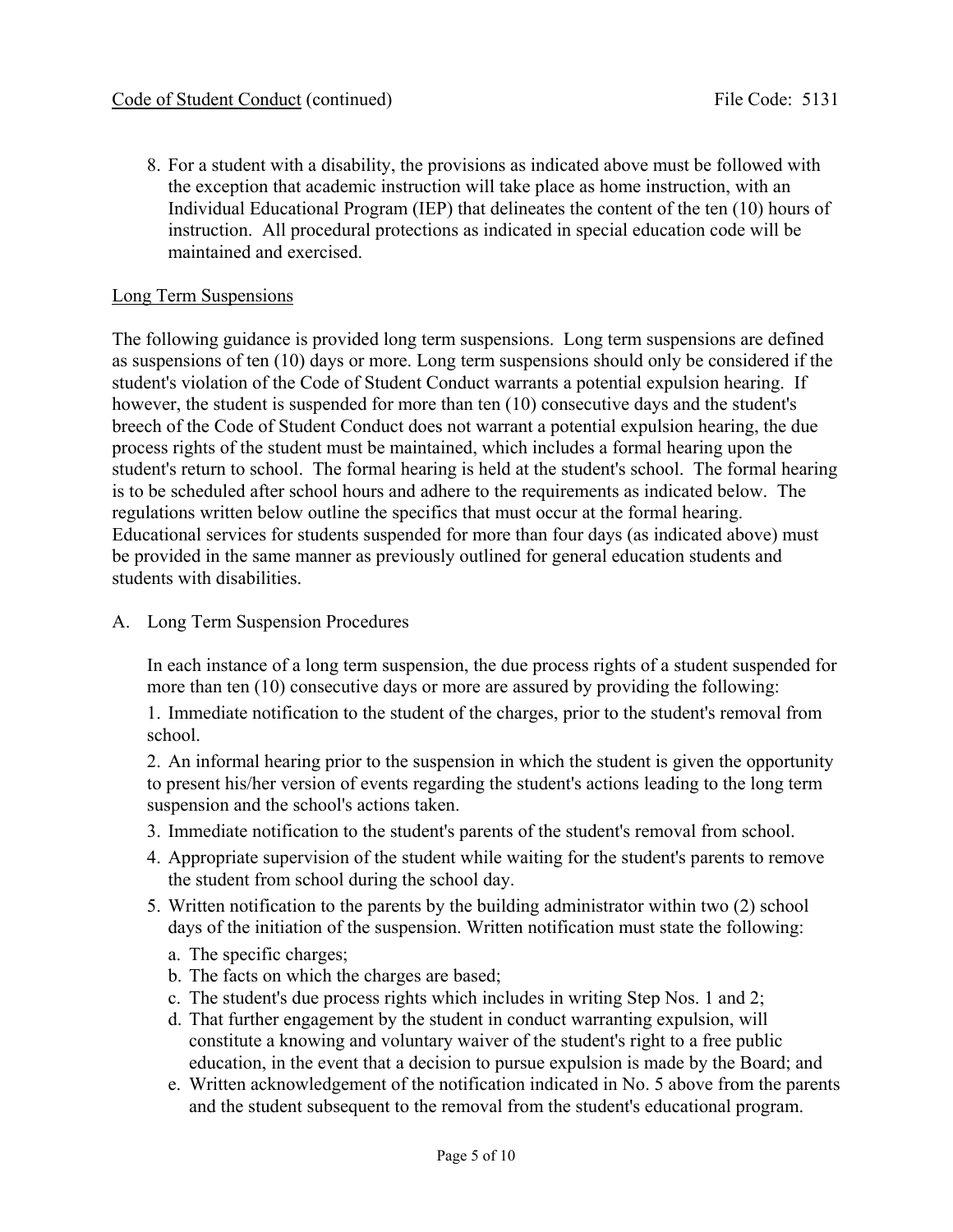- 6. A list of witnesses and their statements or affidavits, if any, no later than five days prior to the formal hearing (see Step No.11 regarding the formal hearing).
- 7. A student with a disability must have a manifestation determination meeting, in compliance with special education code.
- 8. A list of resources (local attorneys and legal resource) is provided to the parent/guardian regarding the right of the student to secure an attorney.
- 9. Educational services, either in school or out of school, that are comparable to those provided in school for students of similar grades and attainments:
	- a. Services must be provided on the fifth day of the suspension;
	- b. The program and support services for the suspended general education student will be based at a minimum on the following criteria:
		- (1) A behavioral assessment or evaluation including, but not limited, to a referral to the child study team, as appropriate;
		- (2) The results of any relevant testing, assessments or evaluations of the student;
		- (3) The student's academic, health and behavioral records;
		- (4) The recommendation of the central office administrator, principal or other relevant school or community resource;
		- (5) Consideration of parental input; and
		- (6) Consultation with the I&RSS committee.
- 10. Educational services provided to a student with a disability must be provided consistent with the student's IEP in compliance with special education code.
- 11. The formal hearing at a minimum must:
	- a. Be conducted by the District Board of Education or designated by the Board to a Board Committee for the purpose of determining facts or making recommendations;
	- b. The District Board of Education committee consists of the Assistant Superintendents and Instructional Supervisors;

c. Maintain a taped transcript or detailed report of the hearing before taking final action;

- d. Include the opportunity for the student to confront and cross-examine witnesses, when there is a question of fact, and be provided the opportunity to present his/her own defense and produce oral testimony or written supporting affidavits;
- e. Take place no later than thirty (30) calendar days following the day the student is suspended from the general education program;
- f. Be held in a location that ensures the privacy of all attendees; and
- g. Result in a decision by the District Board of Education Committee which is based on the preponderance of competent and credible evidence.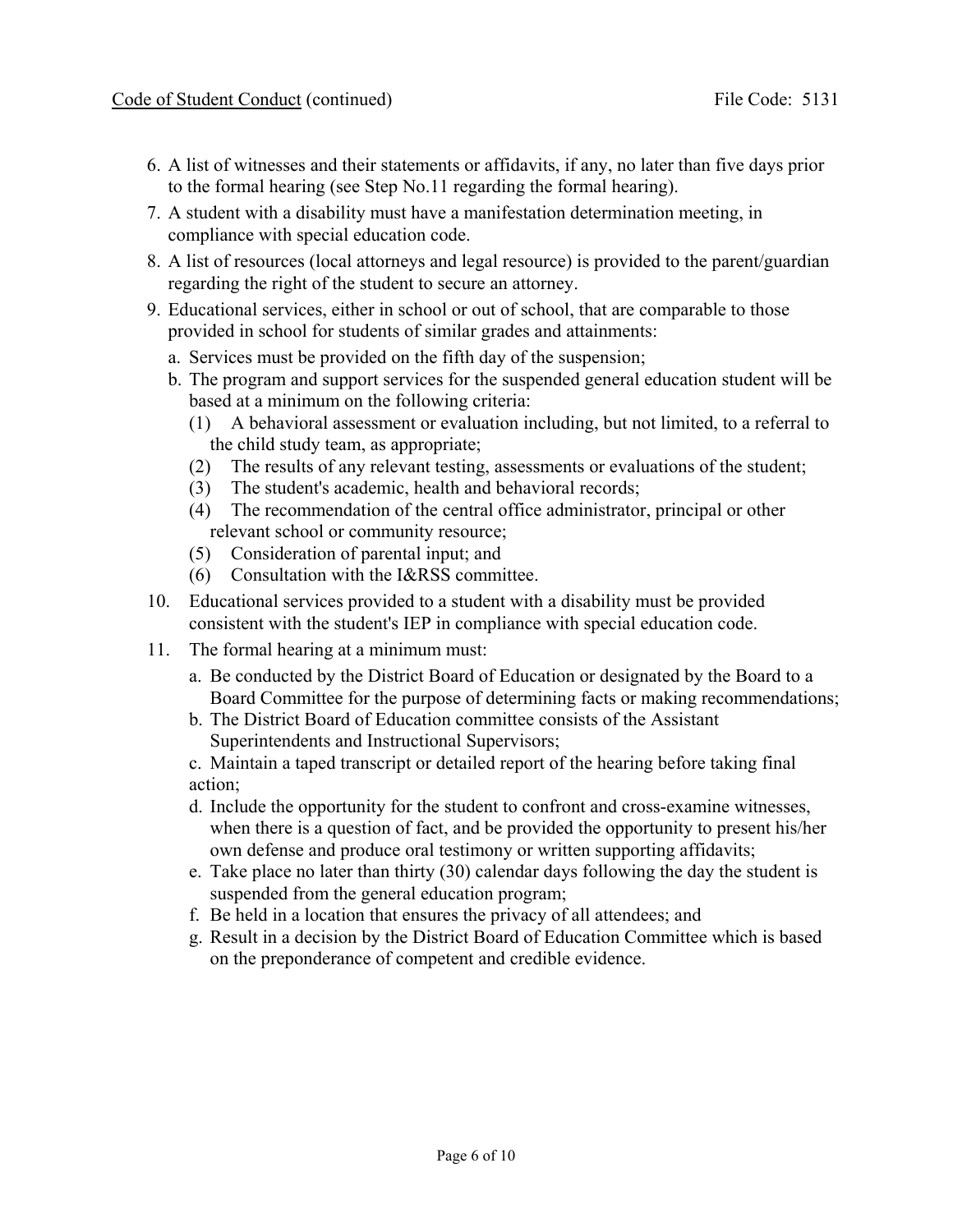- 12. Provide a written statement to the student's parent(s)/guardian(s) of the school-level hearing committee's decision within five (5) school days after the close of the formal hearing that includes:
	- a. The charges considered;
	- b. A summary of the documentary or testimonial evidence from both the student and the administration that was brought before the school level hearing committee;
	- c. Factual findings relative to each charge and the school level hearing committee's determination of each charge;
	- d. Identification of the educational services to be provided to the student pursuant to No. 9 above;
	- e. The terms and conditions of the suspensions; and
	- f. The right to appeal the District Board of Education's decision regarding the student's

general education program to the Commissioner of Education.

- 13. The immediate return to the general education program if at any time it is found that the general education student did not commit the offense.
- 14. For a student with disabilities found not to have committed the offense, the student's program will be determined in accordance to special education code.
- 15. At the completion of the long term suspension, the school level-hearing committee shall return the general education student to the general education program;
- 16. Suspension of general education students shall not be continued beyond the Board's second regular meeting following the suspension, unless the Board so determines that the suspension will continue.

17. The Board will determine whether to continue the suspension based on the following criteria:

- a. The nature and severity of the offense;
- b. The results of any relevant testing, assessments or evaluations of the students; and
- c. The recommendation of the superintendent, principal of an alternative education program, or home or other out-of-school instructional program in which the student has been placed.
- 18. When the Board votes to continue the suspension of the general education student, the Board (in consultation with the superintendent), shall review the case at each subsequent Board meeting for the purpose of determining:
	- a. The status of the student's suspension;
	- b. The appropriateness of the current educational program for the suspended student;
	- c. Whether the suspended student's current placement, should continue or whether the student should return to the general education program.
- 19. When the Board votes to continue the suspension of a general education student, the Board (in consultation with the superintendent), shall make the final determination on:
	- a. When the student is prepared to return to the general education program;
	- b. Whether the student shall remain in an alternative education program or receive other in-school or out of school instruction; and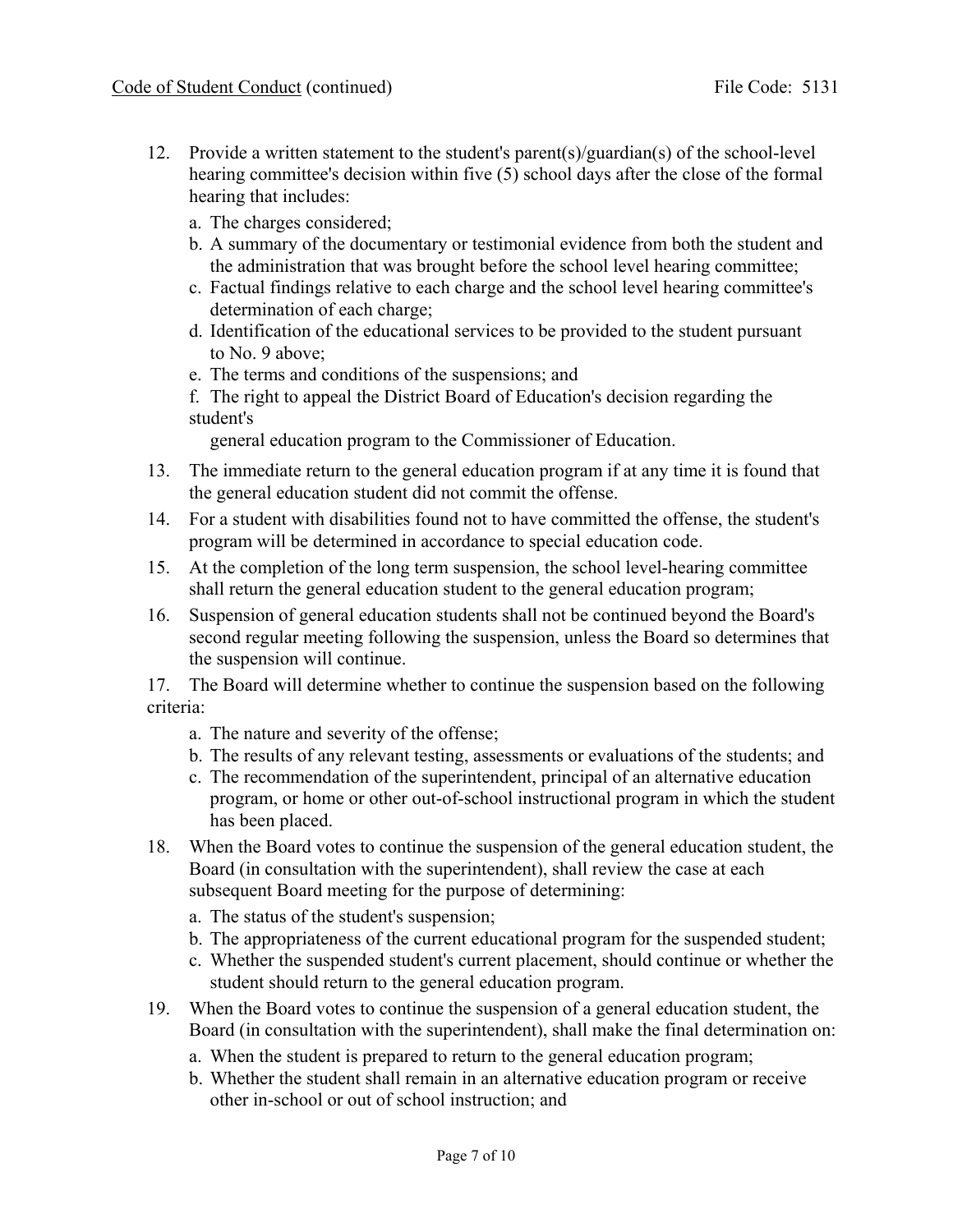c. Whether to initiate expulsion proceedings.

# Code of Student Conduct (continued) File Code: 5131

- 20. The Board of Education shall provide a general education student suspended under this section with an appropriate educational program or appropriate educational services until the student graduates from high school or reaches the age of 20 and the educational program shall:
	- a. Be consistent with the provisions of  $N.I.A.C.$  6A:16-9.2 and 10.2 and special education code N.J.A.C. 6A:14-2 and 4.3, whichever is applicable; or
	- b. The educational services provided, either in school or out of school, shall be comparable to those provided in the schools for students of similar grades.
- 21. For a student with a disability who receives long term suspension, the Board of Education shall proceed in accordance with the provisions set forth in special education code in determining or changing the student's educational placement to an interim or alternative education setting and;
	- a. Ensure that all procedural protections as indicated in special education code are afforded to each student with a disability who is subjected to a long term suspension;
	- b. Ensure that all decisions concerning the student's educational program or placement shall be made by the student's IEP team; and
	- c. The provisions of #l6 through #21 above shall not apply to students with disabilities.
- 22. Any appeal of the Board of Education regarding the general education student's program shall be made to the Commissioner of Education.

# Mandated Student Removals from General Education

The following violations constitute a mandated removal from school:

- A. Infractions involving firearms offenses, as outlined in N.J.A.C. 6A:16-5.5;
- B. Infractions involving assault with a weapon, as outlined in N.J.A.C. 6A:16-5.6;
- C. Infractions involving assault on district personnel, as outlined in N.J.A.C. 6A: 16-5.7;

# Expulsions

The district may elect to expel a student, which constitutes a discontinuation of educational services or payment of educational services for a general education student. Recommendations for an expulsion of a student will be made by the school-level hearing committee to the Assistant Superintendent for Schools. A district-level hearing committee will hear the case at the school site unless otherwise determined. The district level committee will be comprised of the following district personnel;

- A. The Board Attorney,
- B. The Assistant Superintendents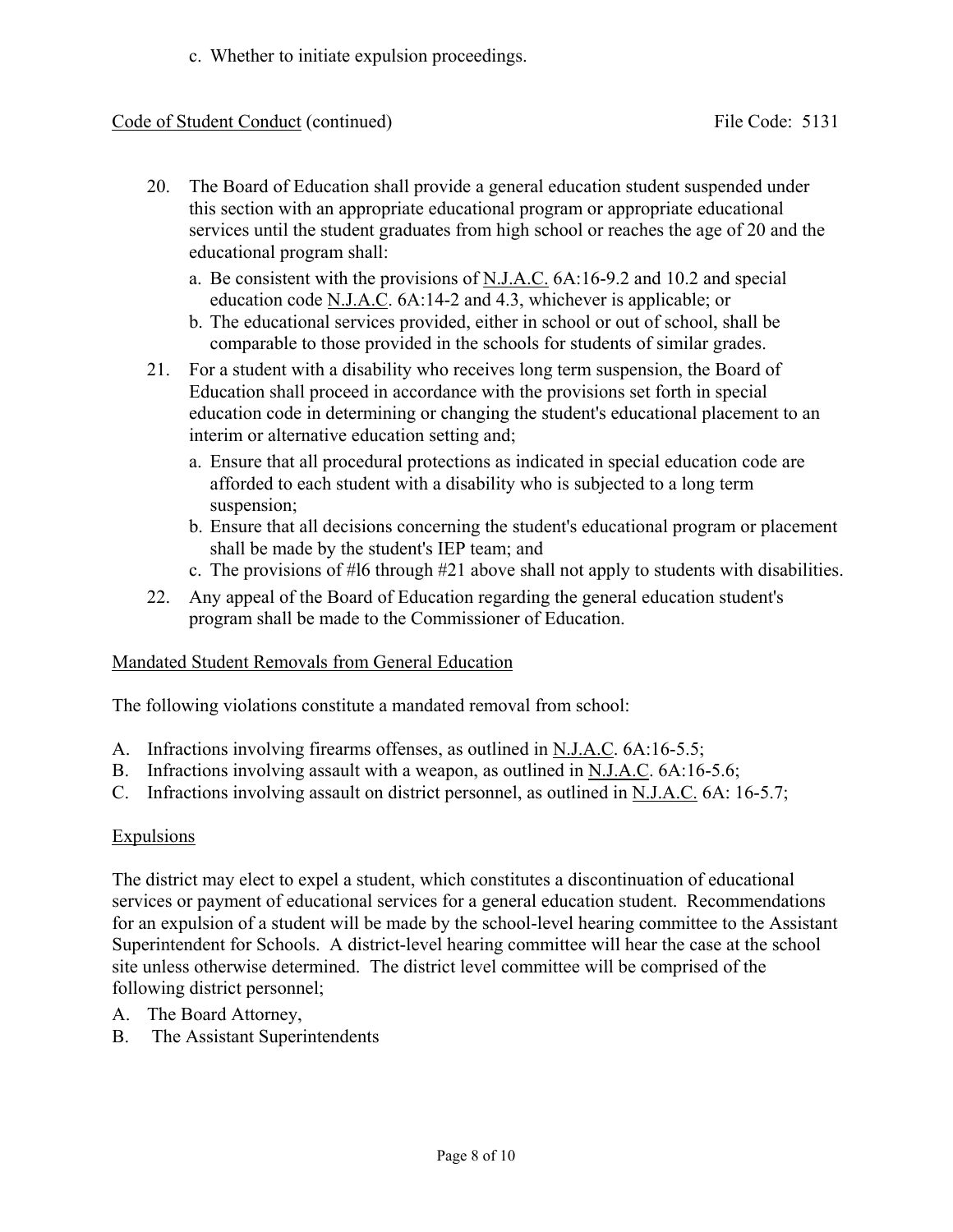Recommendations for an expulsion of a student must be made based upon transcripts of the formal hearing, and only after the district-level hearing committee has ensured the following:

- A. The procedural due process rights, as indicated above for long term suspension, have been provided to the student;
- B. An appropriate educational program or appropriate educational services, as indicated above and in compliance with N.J.A.C. 6A:16-7.3(f), have been provided to the student;
- C. The school-level hearing committee can assure the district-level hearing committee that the educational program provided was consistent with the provisions or N.J.A.C. 6A: 16-9.2 and 10.2 and for a student with disabilities consistent with the provision set forth in special education code; or
- D. The school-level hearing committee can assure the district-level hearing committee that the educational services, either in school or out of school, were comparable to those provided in the public schools for students of similar grades.

Any appeal of the district-level hearing committee's decision, regarding the expulsion of a student and the cessation of the student's general education program shall be made to the Chief School Administrator and the Elizabeth Board of Education, and:

A. An appropriate educational program or appropriate educational services shall continue for the student until a final determination has been made on the appeal of the decision to expel the student.

An expulsion of a student with a disability from a receiving school shall be handled in accordance with the provisions established in the special education code.

The Exhibits section of this document provides further guidance when implementing short and long term suspensions and potential expulsion procedures relating to behavior including harassment, intimidation and bullying.

# Conduct Away from School Grounds

The district has the right to impose a consequence on a student for conduct away from school grounds, including on a school bus or at a school-sponsored function. Each case will be reviewed on a case-by-case basis by the school-level hearing committee, and if warranted appropriate disciplinary actions will be taken. Disciplinary actions need not be restricted to suspensions, and may include a positive behavioral approach to correcting the misbehavior, and/or counseling.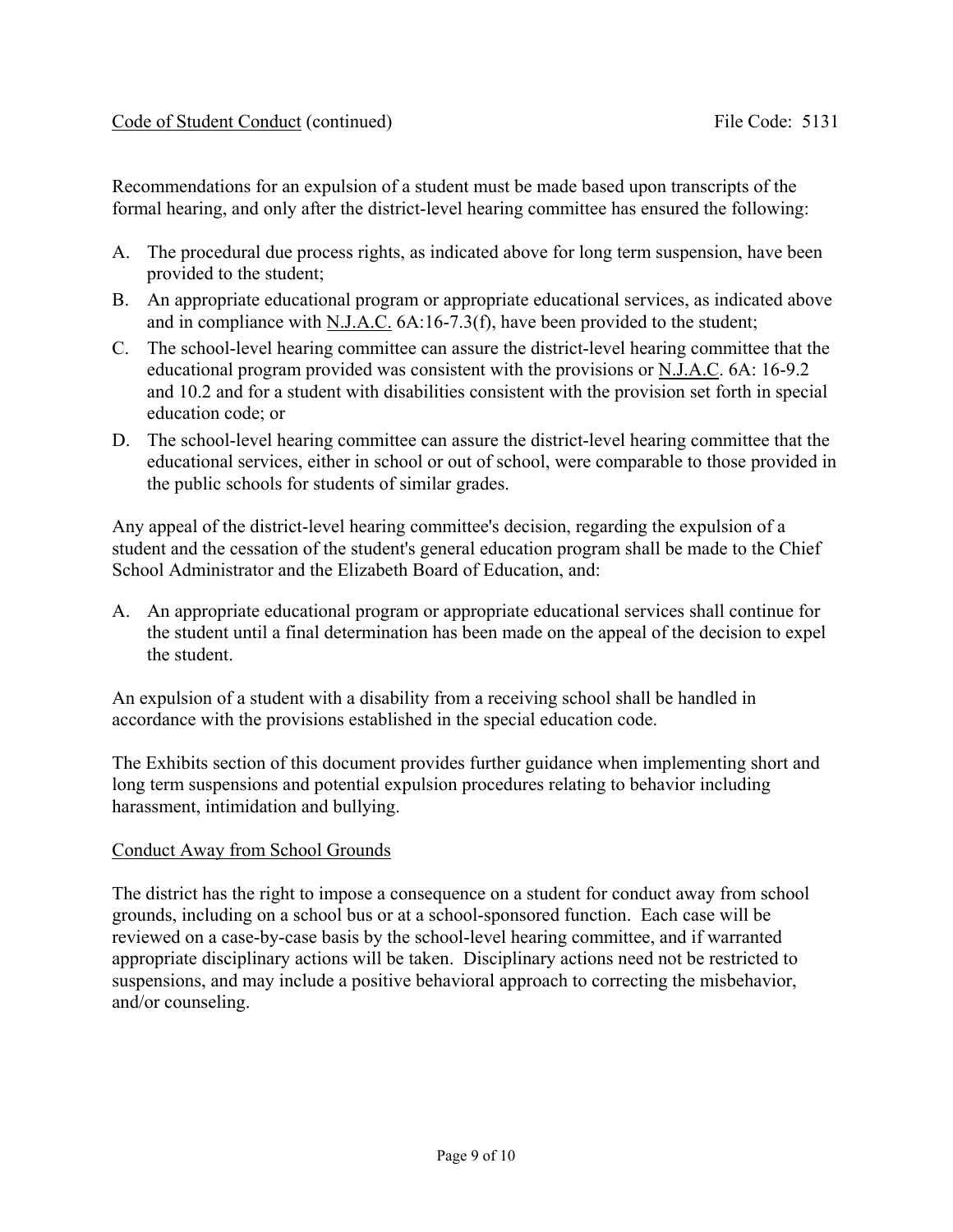# Code of Student Conduct (continued) File Code: 5131

| Date:                  | October 6, 2008    |
|------------------------|--------------------|
| <b>First Reading:</b>  | September 18, 2008 |
| <b>Second Reading:</b> | October 6, 2008    |
|                        |                    |
| <b>Revised:</b>        | June 25, 2009      |
| <b>First Reading:</b>  | June 11, 2009      |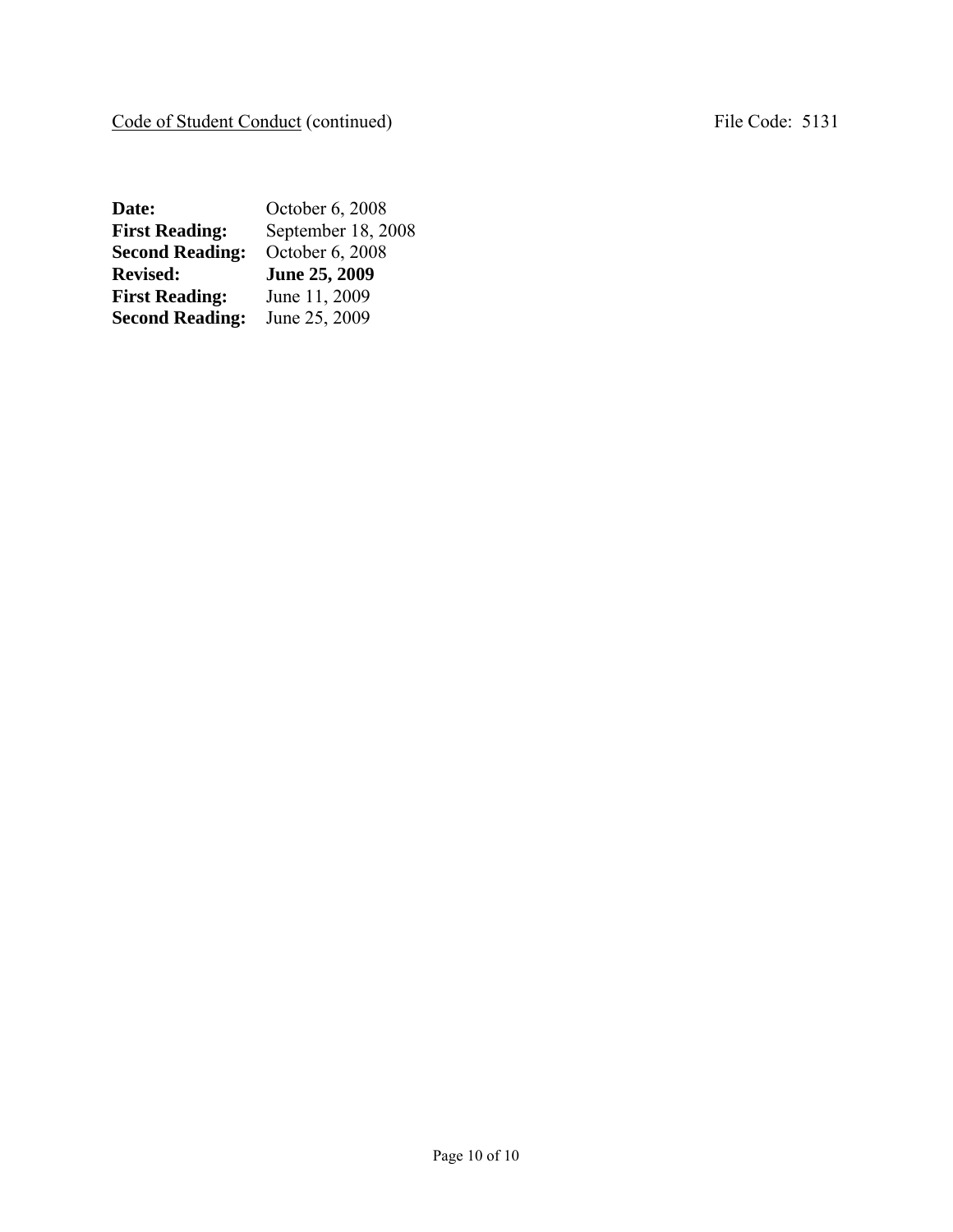# **ELIZABETH BOARD OF EDUCATION FILE CODE: 5131 (X) Elizabeth, New Jersey**

# **Exhibit**

# CODE OF STUDENT CONDUCT RUBRIC

| <b>Behavior</b>                                                                                                                                                                                                                                                                                                                                                                                                                                                                                                                                                                                                                                                                                                                                                                                                                                                                                                                                                                                          | 1 <sup>st</sup> Offense                                                                              | 2 <sup>nd</sup> Offense | 3 <sup>rd</sup> Offense |
|----------------------------------------------------------------------------------------------------------------------------------------------------------------------------------------------------------------------------------------------------------------------------------------------------------------------------------------------------------------------------------------------------------------------------------------------------------------------------------------------------------------------------------------------------------------------------------------------------------------------------------------------------------------------------------------------------------------------------------------------------------------------------------------------------------------------------------------------------------------------------------------------------------------------------------------------------------------------------------------------------------|------------------------------------------------------------------------------------------------------|-------------------------|-------------------------|
| <b>Firearms-Mandatory Removal</b><br>N.J.S.A. 2C:39-1(f)"Firearm" means any<br>handgun, rifle, shotgun, machine gun,<br>automatic or semi-automatic rifle, or any<br>gun, device or instrument in the nature of a<br>weapon from which may be fired or ejected<br>any solid projectable ball, slug, pellet,<br>missile or bullet, or any gas, vapor or other<br>noxious thing, by means of a cartridge or<br>shell or by the action of an explosive or the<br>igniting of flammable or explosive<br>substances. Also included is any firearm<br>which is in the nature of an air gun, spring<br>gun or pistol or other weapon of a similar<br>nature in which the propelling force is a<br>spring, elastic band, carbon dioxide,<br>compresses or other gas/vapor, air or<br>compresses air, or is ignited by compressed<br>air, and ejecting a bullet or missile smaller<br>than three-eighths of an inch in diameter,<br>with sufficient force to injure a person.                                     | • Due Process<br>Rights<br>• Long term<br>suspension<br>• Formal hearing<br>• Contact Police         |                         |                         |
| <b>Assault with weapons -Mandatory</b><br><b>Removal</b><br>N.J.S.A. 2C:39-l(r) "Assault with weapons"<br>means anything readily capable of lethal use<br>or of inflicting serious bodily injury. The<br>term includes, but is not limited to, all (1)<br>firearms, even though not loaded or lacking<br>a clip or other component to render them<br>immediately operable; (2) components<br>which can be readily assembled into a<br>weapon; (3) gravity knives, switchblade<br>knives, daggers, dirks, stilettos, or other<br>dangerous knives, billies, blackjacks,<br>bludgeons, metal knuckles, sandclubs,<br>slingshots, cesti or similar leather bands<br>studded with metal filings or razor blades<br>imbedded in wood; and (4) stun guns; and<br>any weapon or other device which projects,<br>releases, or emirs tear gas or any other<br>substance intended to produce temporary<br>physical discomfort or permanent injury<br>through being vaporized or otherwise<br>dispensed in the air. | • Due Process<br>Rights<br>$\bullet$ Long term<br>suspension<br>• Formal hearing<br>• Contact Police |                         |                         |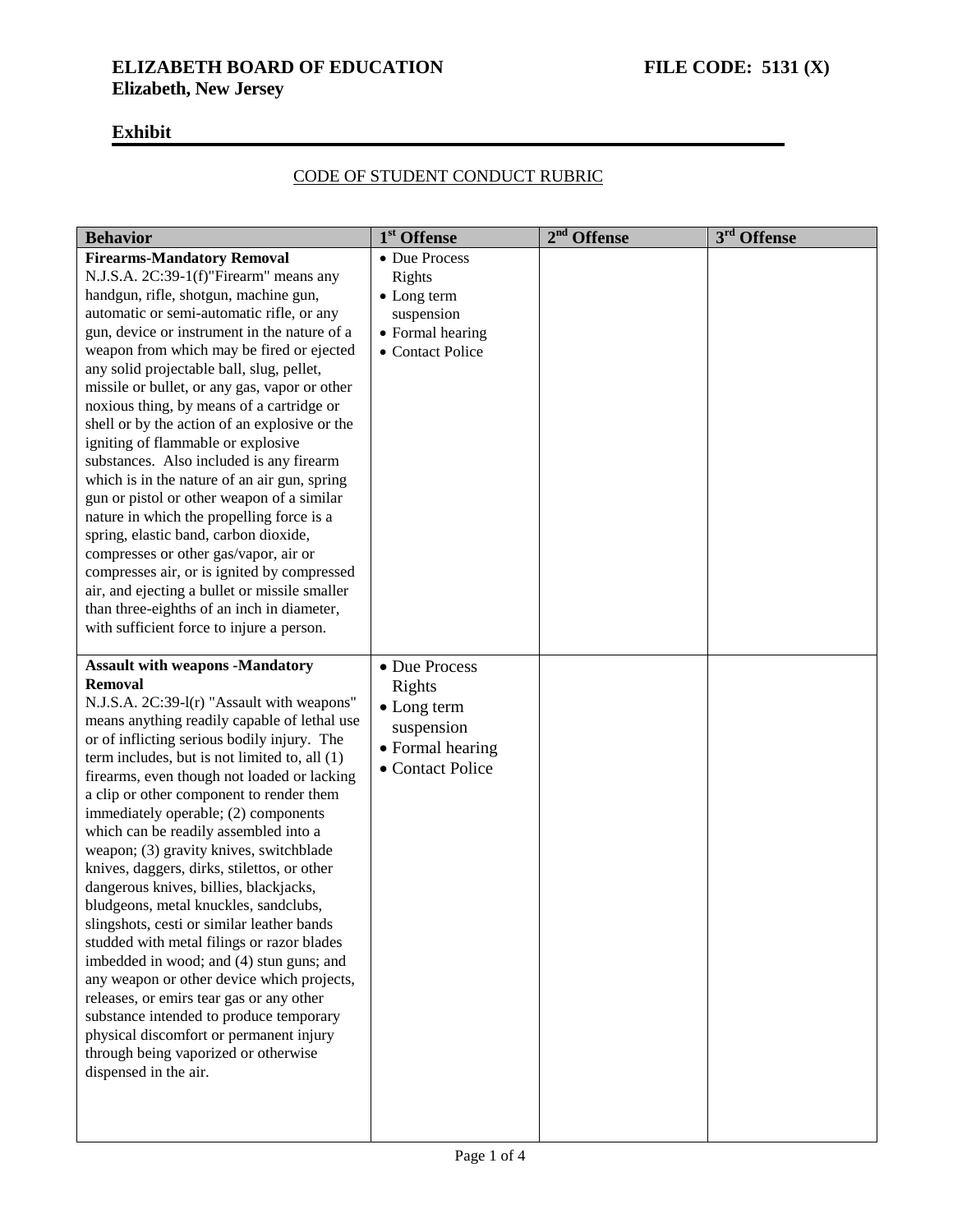# CODE OF STUDENT CONDUCT RUBRIC (continued) File Code: 5131

| <b>Behavior</b>                                                                                                                                                                                                                                                                                                                                                                                                                                                                                                                                                                       | 1 <sup>st</sup> Offense                                                                                                                                                    | 2 <sup>nd</sup> Offense                                                                                                                                                                  | 3 <sup>rd</sup> Offense |
|---------------------------------------------------------------------------------------------------------------------------------------------------------------------------------------------------------------------------------------------------------------------------------------------------------------------------------------------------------------------------------------------------------------------------------------------------------------------------------------------------------------------------------------------------------------------------------------|----------------------------------------------------------------------------------------------------------------------------------------------------------------------------|------------------------------------------------------------------------------------------------------------------------------------------------------------------------------------------|-------------------------|
| <b>Assault on district personnel- Mandatory</b><br>Removal<br>N.J.S.A. 2C:12-1 "Assault" means (1) the<br>attempt to cause or purposely, knowingly or<br>recklessly cause bodily injury to another; or<br>(2) negligently cause bodily injury to<br>another with a deadly weapon; or (3)<br>attempt by physical menace to put another<br>in fear of imminent serious bodily injury.<br><b>Possession</b><br>N.J.S.A. 2C:39-5<br>(Reference File Code: 5131) Any person<br>who knowingly has in his possession any<br>other weapon not manifestly appropriate for<br>such lawful uses. | • Due Process<br>Rights<br>$\bullet$ Long term<br>suspension<br>• Formal hearing<br>• Contact Police<br>• Parent Contact<br>• Short term<br>suspension<br>• Contact Police |                                                                                                                                                                                          |                         |
| Arson/explosive device<br>N.J.S.A. 2C:17-l(b) "Arson" means that the<br>student purposely starts a fire or causes an<br>explosion there; (1) recklessly placing<br>another person in danger of death or bodily<br>injury; or (2) recklessly placing a building<br>in danger of damage or destruction.                                                                                                                                                                                                                                                                                 | • Due Process<br>Rights<br>$\bullet$ Long term<br>suspension<br>• Formal hearing<br>• Contact Police                                                                       |                                                                                                                                                                                          |                         |
| <b>Bomb Scare</b><br>Possession of a bomb or a bomb-like<br>device, bomb threat or false information<br>concerning the placement of explosives or<br>destructive substances                                                                                                                                                                                                                                                                                                                                                                                                           | • Due Process<br>Rights<br>• Long term<br>suspension<br>• Formal hearing<br>• Contact Police                                                                               | • Due Process<br>Rights<br>• Long term<br>suspension<br>• Formal hearing<br>• Contact Police<br>• Signs waiver to<br>waive rights to a<br>Free and<br>Appropriate<br>Education<br>(FAPE) |                         |
| <b>Distribution of Intoxicants/Drug</b><br>Paraphernalia<br>Selling or giving away any drugs, alcohol,<br>placebos, or any other dangerous substance,<br>including prescription medications.                                                                                                                                                                                                                                                                                                                                                                                          | • Due Process<br>Rights<br>• Long term<br>suspension<br>• Formal hearing<br>• Contact Police                                                                               | • Due Process<br>Rights<br>• Long term<br>suspension<br>• Formal hearing<br>• Contact Police<br>• Signs waiver to<br>waive rights to a<br>Free and<br>Appropriate<br>Education<br>(FAPE) |                         |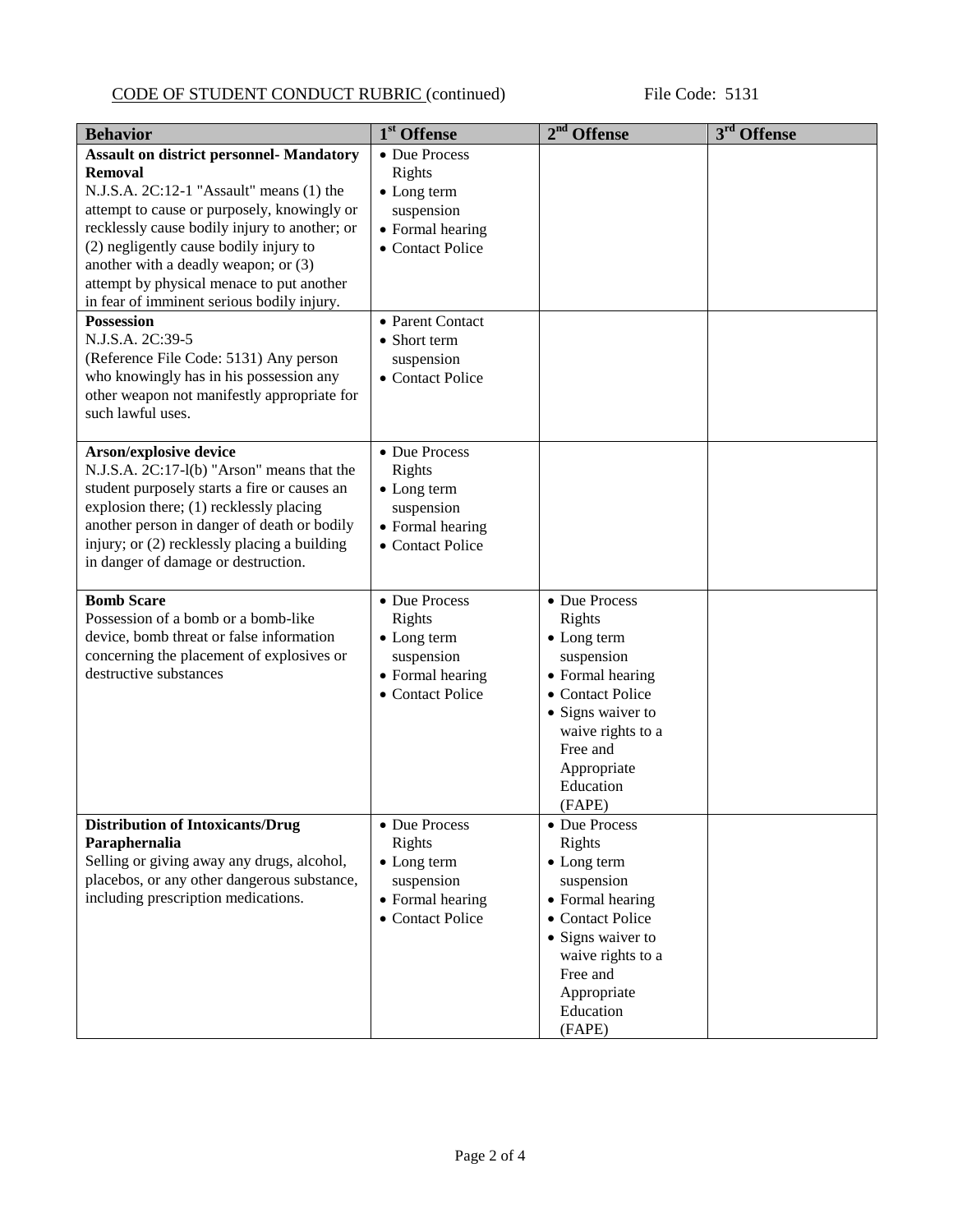# CODE OF STUDENT CONDUCT RUBRIC (continued) File Code: 5131

| <b>Behavior</b>                               | 1 <sup>st</sup> Offense | $2nd$ Offense      | 3 <sup>rd</sup> Offense |
|-----------------------------------------------|-------------------------|--------------------|-------------------------|
| <b>Using Intoxicants/Drugs Paraphernalia</b>  | • Due Process           | • Due Process      | • Due Process           |
| Possession or use of drugs, alcohol,          | • Short term            | • Short term       | $\bullet$ Long term     |
| placebos, or other dangerous and/or illegal   | suspension              | suspension         | suspension              |
| substances including drug paraphernalia in    | $\bullet$ Informal      | • Informal hearing | • Formal hearing        |
| the school, on school property, or within the | hearing                 | • Contact Police   | • Contact Police        |
| drug-free school zone (1000 feet) at any      | • Contact Police        | $\bullet$ Drug     | $\bullet$ Drug          |
| time. This constitutes a violation of State   | $\bullet$ Drug          | Testing/Referral   | Testing/Referral        |
| Law and will be strictly enforced.            | Testing/Referra         |                    |                         |
|                                               |                         |                    |                         |
| <b>Prolonged Intimidation (Verbal abuse</b>   | • Parent contact        | • Due Process      | • Due Process           |
| and/or Threat) and Bullying including         | · School level          | • Short term       | $\bullet$ Long term     |
| <b>CyberBullying</b>                          | intervention            | suspension         | suspension              |
| frightening or tormenting another student by  | • Possible police       | • Informal hearing | • Formal hearing        |
| verbal threats and taunts. Use of offensive   | involvement             | • School level     | • Possible police       |
| or insulting language directed at staff       | • Possible HIB          | intervention       | involvement             |
| members or other students. This may           | investigation           | • Possible police  | • Possible HIB          |
| include racial, ethnic, or sexual epithets or |                         | involvement        | investigation           |
| references used to degrade another person.    |                         | • Possible HIB     |                         |
| (Reference File Code 5131, 5131.1, 5131.8)    |                         | investigation      |                         |
|                                               |                         |                    |                         |
| <b>Extortion</b>                              | • Due Process           | • Due Process      | • Due Process           |
| The student attempts to secure money or       | • Short term            | • Short term       | $\bullet$ Long term     |
| property through threat of physical harm      | suspension              | suspension         | suspension              |
| (explicit or suggested).                      | $\bullet$ Informal      | • Informal hearing | • Formal hearing        |
|                                               | hearing                 | • Contact Police   | • Contact Police        |
|                                               | • Contact Police        |                    |                         |
| <b>False Fire Alarm</b>                       | • Due Process           | • Due Process      |                         |
| Pulling the fie alarm without a legitimate    | • Short term            | • Long term        |                         |
| cause                                         | suspension              | suspension         |                         |
|                                               | $\bullet$ Informal      | • Formal hearing   |                         |
|                                               | hearing                 |                    |                         |
|                                               | • Contact Fire          |                    |                         |
|                                               | Department for          |                    |                         |
|                                               | fire safety             |                    |                         |
|                                               | program                 |                    |                         |
| <b>Physical Assault on Student/Bullying</b>   | • Due Process           | • Due Process      | • Due Process           |
| An unprovoked attack on a student on          | • Short term            | • Short term       | • Long term             |
| school grounds or in conjunction with a       | suspension              | suspension         | suspension              |
| school activity (severity level and           | $\bullet$ Informal      | • Informal hearing | • Formal hearing        |
| Involvement determines degree of offense).    | hearing                 | · School level     | • School level          |
| (Reference File Code 5131, 5131.1)            | $\bullet$ School level  | intervention       | intervention            |
|                                               | intervention            | • Possible police  | • Possible police       |
|                                               | • Possible police       | involvement        | involvement             |
|                                               | involvement             | • Possible HIB     | • Possible HIB          |
|                                               | • Possible HIB          | investigation      | investigation           |
|                                               | investigation           |                    |                         |